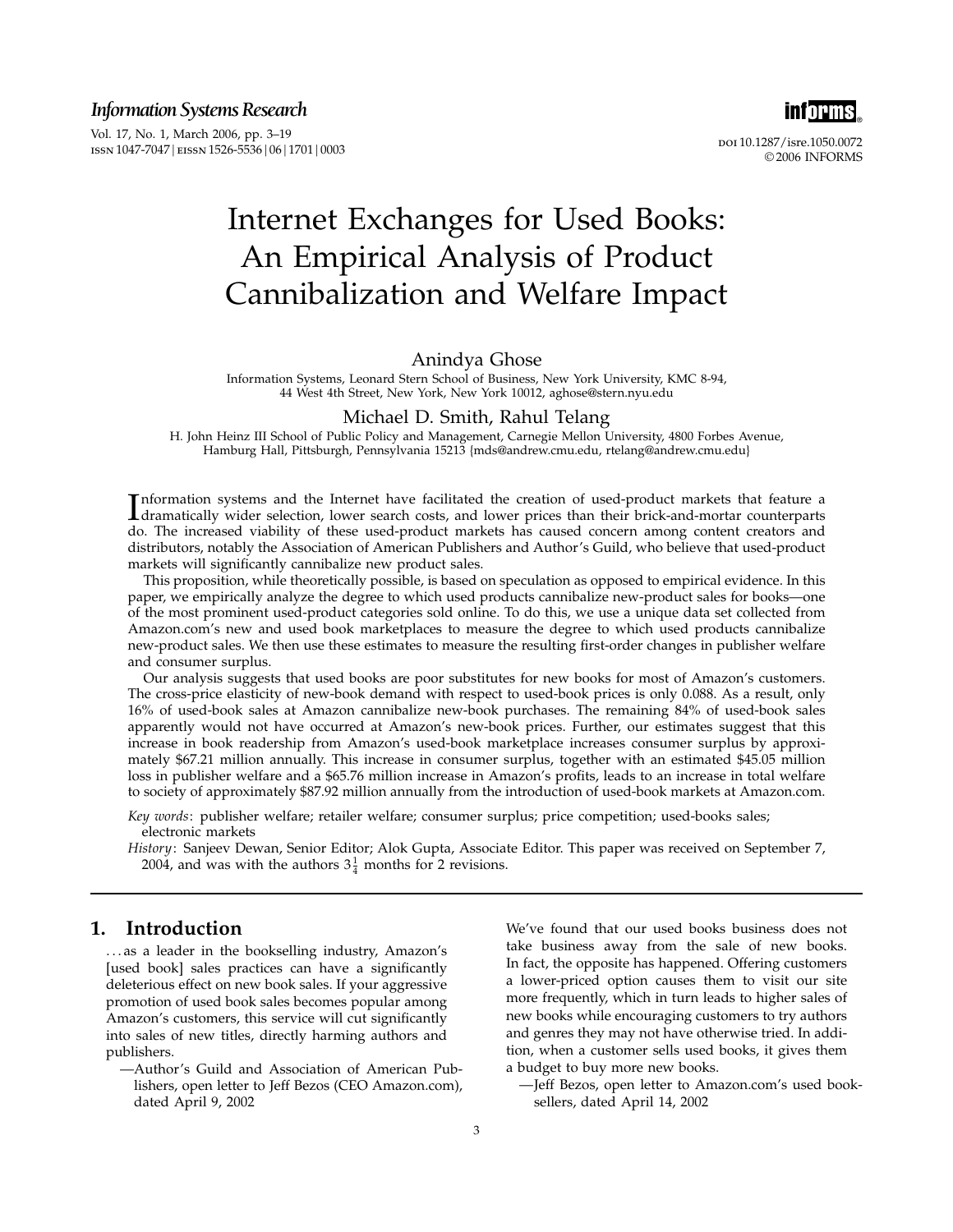Globally networked information systems can reduce the search and transaction costs for buyers and sellers to locate and trade products (Bakos 1997), and can thereby facilitate the creation of technologymediated electronic exchanges (Malone et al. 1987). These exchanges allow sellers to easily reach a worldwide market, and allow buyers to easily locate items that frequently would be unavailable in traditional physical stores.

Several papers in the literature have empirically analyzed the impact of lower search costs on retailerlevel competition (e.g., Brynjolfsson and Smith 2000, Smith and Brynjolfsson 2001, Chevalier and Goolsbee 2003). In this paper, we empirically analyze the impact of lower consumer search costs on product-level competition—specifically, competition between new and used books. The Internet facilitates the creation of side-by-side new- and used-product markets, allowing consumers shopping for new products to easily locate competing used-product offers.

There is, of course, nothing new about the sale of used products. In the United States, the First Sale Doctrine (17 U.S.C. §109) allows for the resale of copyrighted works such as books, and used bookstores are common in physical settings. Rather, electronic exchanges alter the scale, scope, and efficiency of what is possible with regard to the sale of used products. Thus, while brick-and-mortar bookstores have high search costs, limited inventory capacity, limited geographical coverage, and relatively high prices, IT-enabled markets for used books offer low search costs, nearly unlimited (virtual) inventory capacity, global coverage, and—through competition among sellers—relatively low prices. These market characteristics are clearly attractive for consumers. Internet sales of used books made up an estimated 67% of all used-book sales in 2004 (Wyatt 2005). This represents the highest Internet penetration for any physical product category that we are aware of, and compares to a penetration of only 12.7% for Internet sales of new books.

These changes in used-book sales have also raised concerns among publishers and authors. Groups such as the Author's Guild and the Association of American Publishers reason that because authors and publishers are only paid for the initial sale of a product, the lower search costs, increased selection, and

lower prices of online used-book markets will cannibalize new-book sales and cut significantly into both publisher revenues and author royalty payments.

However, to date, the publishing industry has been unable to precisely measure the degree to which used books cannibalize new-book sales because key sales data have been unobservable in online markets. For example, Tedeschi (2004) quotes Paul Aiken, the Executive Director of the Author's Guild, as saying "[t]here has always been used-book sales, but it's always been a background noise sort of thing. Now it's right there next to the new book on Amazon We think it's not good for the industry and it has an effect, but we can't measure it" (emphasis ours). Likewise, Kelly Gallagher, chairperson of the Book Industry Study Group's Research Committee, observes "everybody has anecdotal evidence to show used books' cannibalization of new books, but we don't have any accurate numbers" (emphasis ours, Publishing Trends 2004).

Therefore, the motivation of this study is to provide direct empirical estimates of the degree to which used books cannibalize new-book sales, and analysis of the resulting impact on publisher welfare, consumer surplus, and social welfare. Our paper contributes to the literature in that, while a variety of analytic models have analyzed competition to new-product sales from used-product markets, ours is the only paper we are aware of to empirically analyze the elasticity of new-product demand with respect to used-product prices, and the resulting changes in new and usedproduct sales and overall surplus. This analysis also contributes to the literature by providing publishers and industry analysts with a methodology to conduct similar analyses based on data that can be readily collected from Internet markets, which as noted above is a capability publishers and content creators have been lacking.

We use Amazon.com's used-book market as our setting to answer this question because it is one of the most prominent used- and new-book marketplaces online (Brynjolfsson et al. 2003, Brynjolfsson and Smith 2000), and it lists new and used products side by side on product pages. This creates a setting where cannibalization is most likely to occur as newbook purchasers can easily become aware of competing used-product offers. We use this market to collect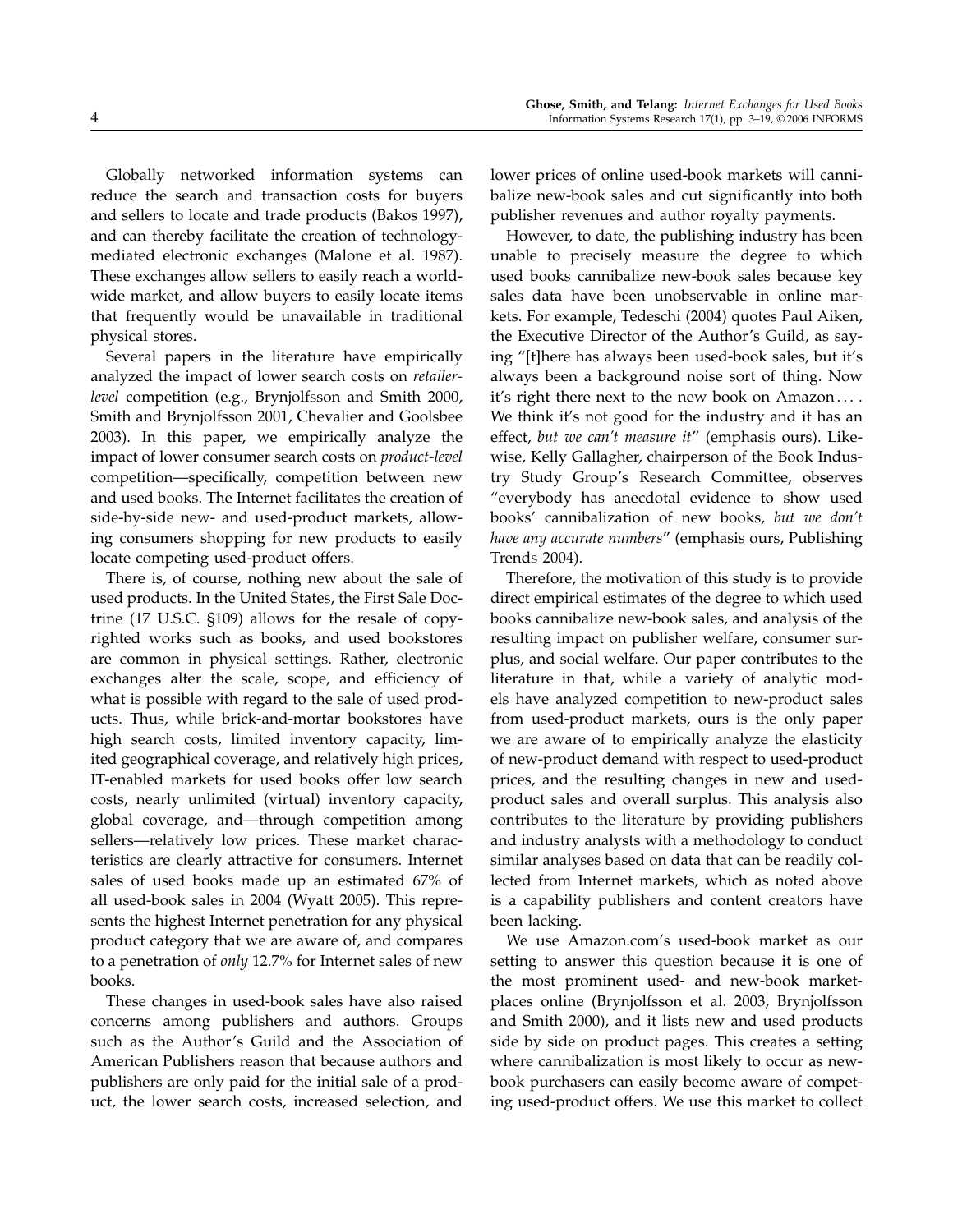a unique data set from Amazon.com's new and used marketplaces documenting prices and quantities sold for new and used books. Our data cover two samples: one collected from September 2002 to March 2003, and one collected from April to July 2004. Together these samples include 41,994 observations for 393 individual book titles.

Our data suggest that used books are not a strong substitute for new books for most of Amazon's customers. The cross-price elasticity of demand for new books with respect to used-book prices is only 0.088. As a result, only 16% of used-book sales at Amazon cannibalize new-book purchases. The remaining 84% of used-book sales apparently would not have occurred at Amazon's new-book prices.

This increased access to low-priced (used) book titles increases consumer surplus by \$67.21 million annually. While much of the discussion of the value of the Internet to consumers has revolved around lower prices, consumers' benefit from access to used-book markets is nearly as large as consumers' benefit from access to lower prices on new books (Brynjolfsson et al. 2003).<sup>1</sup>

With respect to retailer losses, our results show that without raising prices, book publishers lose approximately \$45.05 million annually in gross profit from the presence of Amazon's used-book markets. This represents approximately 0.3% of total publisher gross profits in 2003.<sup>2</sup> It is also important to note that this figure does not take into account any secondary revenue that might accrue to authors from increased readership. Moreover, this number does not take into account the possibility that publishers could raise their prices on new books as a result of consumer resale opportunities in the used marketplace (Ghose et al. 2005).

We also note that the overall impact of used-book markets on social welfare is overwhelmingly positive. The consumer surplus gains and producer surplus losses, together with an estimated \$65.76 million

increase in Amazon.com's gross profit from the usedbook exchanges, suggest a net welfare gain to society of approximately \$87.92 million from these used-book exchanges.

The remainder of this paper proceeds as follows. In §2, we discuss the literature relevant to our present work. In §3, we develop an analytic model of used-product markets to highlight the importance of empirical measurements in determining the degree to which used products cannibalize new-product sales. In §4, we compare the characteristics of the brick-andmortar used-book market to the Internet used-book market to show that the Internet may have a significant effect on used-book sales. We describe our data in §5 and present our empirical model and results in §6. We discuss the implications of our results in §7.

# 2. Literature

Our research is related to different streams of extant work. The first stream of relevant literature relates to implications of concurrent availability of new and used goods. The difficulty of maintaining monopoly power on durable goods is due in part to the problem of time inconsistency first pointed out by Coase (1972). Coase conjectured that if a firm were to exploit its residual demand in future periods, then rational consumers would anticipate this behavior and price would rapidly fall to the competitive level. The interrelationship between the markets for new and used goods was pointed out by Benjamin and Kormendi (1974) and Liebowitz (1982). They argued that a monopolist can maintain market power by restricting the used market. Using the textbook market as an example, Miller (1974) suggests that the opening of secondary markets will force publishers to increase new-good prices to extract the maximum possible profit from the onetime sale of a new good. Further research in this area has shown that a monopolist can avoid the commitment problem by leasing as opposed to selling (Bulow 1982), and that depreciation reduces the monopolist's incentive to cut price (Bond and Samuelson 1984). The main argument of these papers is that secondhand markets need not hurt the manufacturer because manufacturers will anticipate the resale value of their product and will increase the price of the new good accordingly.

<sup>&</sup>lt;sup>1</sup> Brynjolfsson et al. (2003) find that the consumer surplus gain from access to low new-book prices on the Internet (versus brickand-mortar stores) is between \$100.5 million and \$103.3 million annually.

<sup>2</sup> The Book Industry Study Group (2004) places publisher revenue at \$26.0 billion dollars and Brynjolfsson et al. (2003) place publisher gross margins at 60%.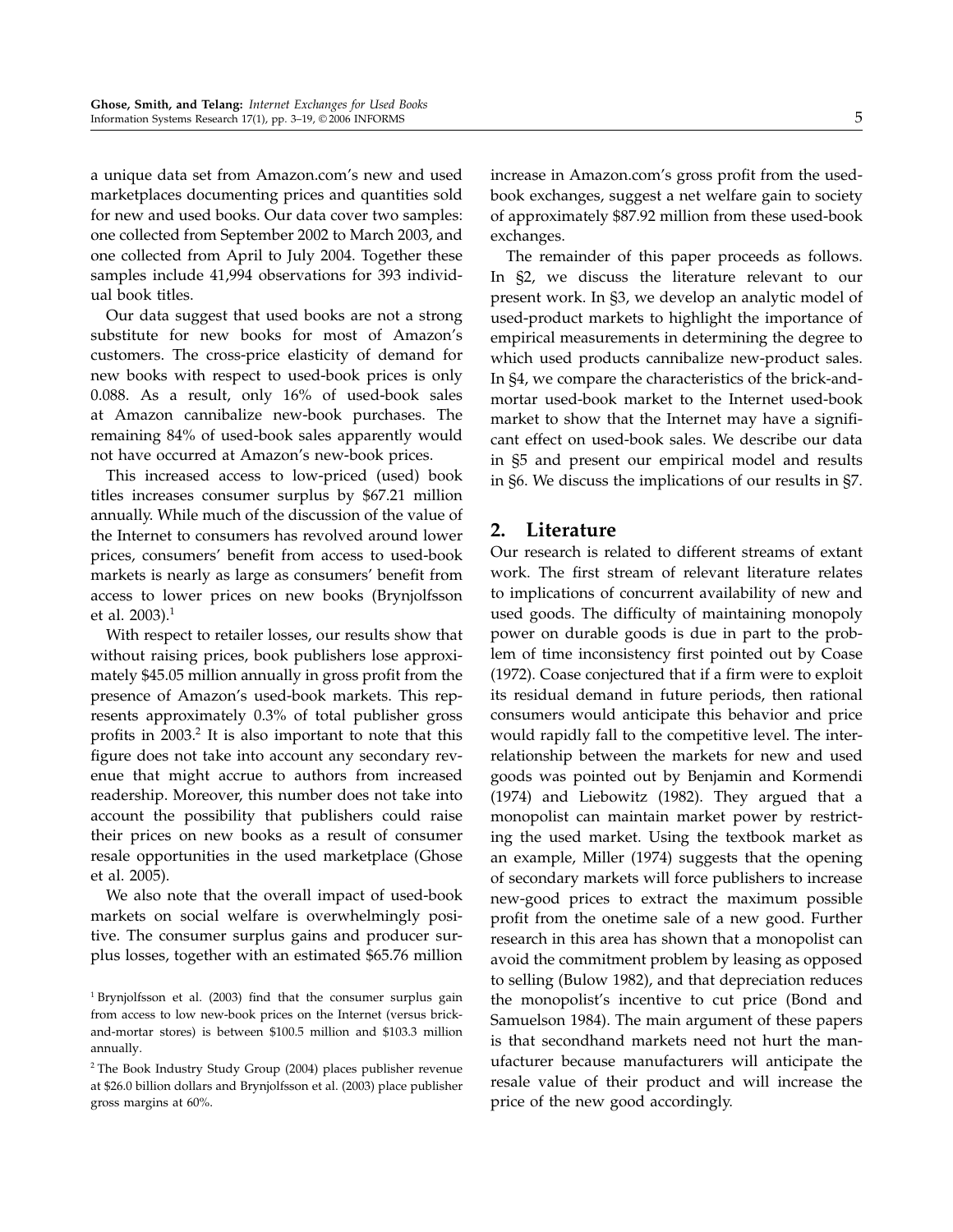A more recent stream of the literature uses analytic models to show that secondary markets also create a substitution effect because new goods face competition from used goods (Anderson and Ginsburgh 1994, Hendel and Lizzeri 1999). When considering the impact of used-good markets in competitive newgood markets, upstream suppliers such as book publishers can benefit from secondary markets under some conditions, as shown by Ghose et al. (2005).

Recent empirical work in the context of used goods has used aggregate data to show that textbook sell-through—new sales as a proportion of total sales—declines radically from 90% in the first year of a textbook's publication to 45% in the second year and 10% in the third year (Greco 2005, pp. 185–186; Greco et al. 2005). A more recent study also uses textbook data to show that students are forward looking when making their purchases—and that their value of a textbook declines when the release of a new edition will foreclose on the resale market for a new textbook purchase (Chevalier and Goolsbee 2005).

A third stream of literature relevant to our study is research developing techniques to estimate welfare effects from the introduction of new goods. Classic economic theory shows that if the price of an existing good changes from  $p_0$  to  $p_1$ , the resulting change in welfare is given by how much the consumer would pay, or would need to be paid, to be just as well off after the price change as they were before the price change. This measure corresponds to Hicks' (1942) compensating variation measure. To measure the welfare change from the introduction of a new good, Hausman (1997a) modifies Hick's measure by using the product's "virtual price"—the price that would set demand to zero—as  $p_0$  and the introductory price as  $p_1$ . This technique has been applied to measure welfare gains for new goods ranging from Honeynut Cheerios (Hausman 1997b) to increased product variety on the Internet (Brynjolfsson et al. 2003). Related techniques have also been used to analyze the welfare impact from online auction sites (Bapna et al. 2005).

Finally, our research draws on the literature relating to competition on the Internet (e.g., Brynjolfsson and Smith 2000, Clay et al. 2001, Baye et al. 2004), and specifically the direct measurement of consumer price sensitivity. Papers in this literature have shown that BarnesandNoble.com seems to face much stronger competition from Amazon.com than Amazon does from Barnes & Noble (Chevalier and Goolsbee 2003). Various papers in this literature have also analyzed the own-price elasticity for offers listed at shopbots, finding elasticity measures ranging from −6 to −10 for shopbots listing books (Brynjolfsson et al. 2004) and PDAs (Baye et al. 2004) sold by differentiated sellers to  $-50$  for a shopbot listing computer motherboards and memory modules sold by undifferentiated sellers. Elasticity measures at Internet shopbots are relevant for our study because the display of information at these services is comparable to the information display in Amazon's used-book marketplace.

# 3. Theoretic Analysis

In this section, we develop a model to analyze the impact of secondary markets on welfare to publishers, retailers, and consumers. Our model spans two periods and consists of a single publisher, S selling a new good through a retailer at a wholesale price of  $w$ , to a unit mass of consumers. The book is new when it is marketed in Period 1 and can be sold as used in Period 2 when it undergoes some degradation in quality. The retailer opens a secondary (used book) market where consumers can buy and sell used goods. Whenever a consumer sells the used book, the retailer gets a commission  $k$  per used good sold, while the rest  $(1-k)$  is the gain to the consumer. For example, Amazon charges a 15% commission (as a fraction of the used-book sale price) to each used book seller, while the remaining 85% of the used-book sale price goes to the consumer.

Further, let  $\theta$  be a consumer's valuation for a good, where  $\theta \sim U[0,1]$ . The type parameter  $\theta$  indicates a consumer's marginal valuation for quality. For any given quality, a consumer with a higher  $\theta$  is willing to pay more for the product than one with a lower  $\theta$ . Without loss of generality, let 1 denote the quality of the new good and  $q$  denote the quality of the used good, where  $0 < q < 1$ ; thus, q can be interpreted as the degree of quality degradation of new book. If a consumer purchases a book of quality  $q$  at price  $p$ , her utility is  $U(\theta) = \theta q - p$ .

The game is modeled as a multistage game. First the retailer chooses an optimal new good price given the per-unit wholesale price  $w$  set by the supplier. Then market forces determine the optimal price of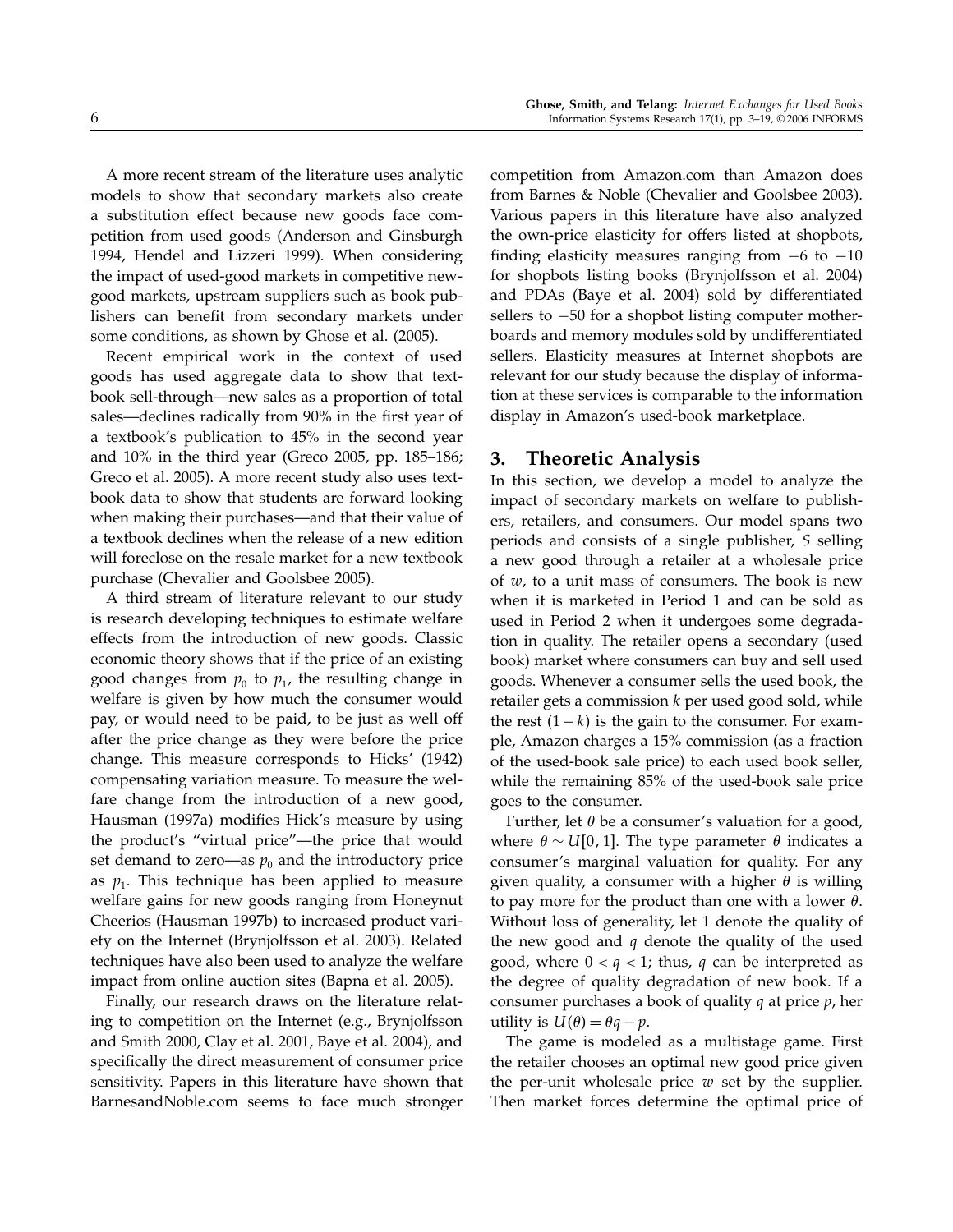used goods from clearance conditions. Finally, consumers demand is realized. We consider a subgame perfect equilibrium of this game using backward induction.

#### 3.1. No Secondary Electronic Market

We begin by modeling the case where only new goods are sold in the marketplace. We denote the price of the new good in the absence of a used-good market as  $P_N$ . Thus, consumers buy a new book as long as they get positive surplus; i.e., as long as  $\theta - P_N > 0$ . Hence, the demand for a new book is  $D_N(P_N) = 1 - \theta = 1 - P_N$ . Under these conditions the profit of the publisher is,

$$
\pi_S = D_N * w = (1 - P_N)w \tag{1}
$$

and profit to the retailer is

$$
\pi_R = D_N * (P_N - w) = (1 - P_N)(P_N - w). \tag{2}
$$

In equilibrium, the retailer maximizes this profit by setting  $P_N^* = (1+w)/2$ . At this price, the publisher makes a profit of  $\pi_s = (w(1 - w))/2$ , while the total profit of the retailer is

$$
\pi_R = D_N * (P_N - w) = (1 - P_N)(P_N - w) = \frac{(1 - w)^2}{4}.
$$
 (3)

Note from (1) that in equilibrium the publisher will set  $w^* = 1/2$ .

## 3.2. Retailer Establishes a Secondary Electronic Market

The presence of a secondary market allows new-book buyers to sell them later. Rational consumers take this into account in their utility function in the buying process. As a result, the retailer (and/or publisher) should be able to sell the new book at a higher price. This is the price-increase effect, as outlined in the prior literature (e.g., Miller 1974, Swan 1980).

However, Waldman (1997) and Hendel and Lizzeri (1999) argue that the used-book market also creates a substitution effect. The substitution effect arises from the fact that new books face competition from used books. Accordingly, some consumers who previously would have bought a new book will shift to the used-book market, cannibalizing new-book sales. The price-increase effect will increase publisher welfare, while the cannibalization effect will decrease





publisher welfare. The actual impact of used-book markets on publisher welfare depends on the actual elasticity and propensity to resell books observed in the market.

Figure 1 describes the segmentation of the market based on consumer types. Let  $P_N^U$  and  $P_U$  denote the new and used-book prices, respectively, in the presence of used-book markets. An artifact of secondary markets is that not all consumers resell their used books. There could be multiple reasons for some consumers to hold on to their used book. For example, not all consumers may be aware of the existence of the used-book market, or the transactions and search costs faced by some consumers could be sufficiently large that they do not have an incentive to participate in the used-book markets. In short, the net utility to some consumers from keeping the book might exceed that from selling it. To account for this fact, we assume that only a proportion  $\alpha$  of new-good buyers eventually sell their used goods.<sup>3</sup> Hence, the expected revenue from a used-book sale (which is equivalent to  $(1-k)P_U$ ) realized by consumers is  $\alpha(1-k)P_U$ , where  $\alpha \in (0, 1)$  and the commission charged by retailers for selling used books is  $k$ . Hence, the corresponding expected utilities derived from various strategies are as follows:

- (i) Buy new good and sell it:  $\theta P_N^U + \alpha (1 k) P_U$ .
- (ii) Buy used good:  $\theta q P_U$ .
- (iii) Buy nothing: 0.

Thus, higher-valuation consumers buy new goods and lower-valuation consumers wait and buy used goods later. It is important to recognize that, in our model, the number of consumers in these groups emerges endogenously. This ensures that clearance conditions will equalize demand and supply of used goods at all times. The new profit of the publisher is given by

$$
\pi_S^U = D_N^U w^U = (1 - \theta_1) w^U, \tag{4}
$$

<sup>3</sup> We do not model flows within the used-book markets, i.e., usedbook consumers who resell their used books.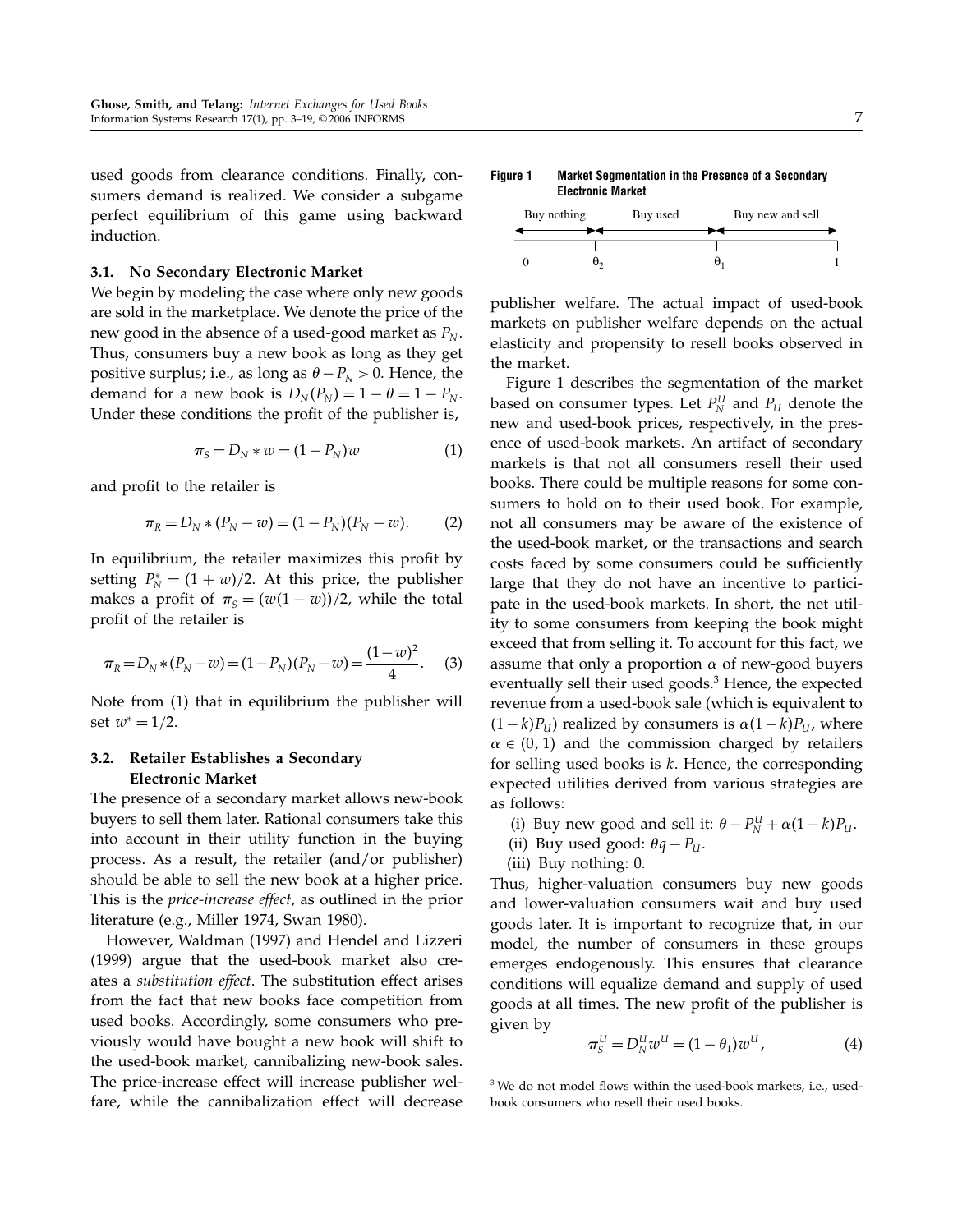where  $D_N^U$  denotes the demand for new books in the presence of used books. Similarly, profits for the retailer can be written as

$$
\pi_R^U = D_N^U (P_N^U - w^U) + D_U P_U k
$$
  
=  $(1 - \theta_1)(P_N^U - w^U) + (\theta_1 - \theta_2) P_U k.$  (5)

Here the  $D_U$  is demand for the used books. Note that retailers, like Amazon, also enjoy the benefits of increased used-book sales on its marketplace through the commission  $k$  that it charges to used-book sellers. This used-book demand effect is not available to publishers. Thus, in general, retailers are more likely to benefit from used-book markets than publishers are.

By comparing (1) and (4), we get the publisher's loss/gains from the establishment of a used-book market as

$$
\pi_S^U - \pi_S = D_N^U w^U - D_N w
$$
  
= 
$$
\underbrace{(D_N^U - D_N)}_{\text{Substitution effect}} w + \underbrace{(w^U - w)}_{\text{Price-increase effect}} D_N^U. \tag{6}
$$

Similarly, for the retailer, the loss/gain from the establishment of the used-book market (after substituting  $R^U$  for  $(P_N^U - w^U)$  and R for  $(P_N - w)$  and comparing  $(2)$  and  $(5)$ ) is given by

$$
\pi_R^U - \pi_R = D_N^U R^U - D_N R + D_U k P_U
$$
  
= 
$$
\underbrace{(D_N^U - D_N)}_{\text{Substitution effect}} R + \underbrace{(R^U - R)}_{\text{Price-increase effect}} D_N^U
$$
  
+ 
$$
\underbrace{D_U k P_U}_{\text{Used-book demand effect}}.
$$
 (7)

Thus, consistent with the prior literature, used-book markets have two countervailing effects on publisher welfare. On one hand, used books cannibalize the sales of new books, reducing publisher welfare. On the other hand, the presence of the used-book market may lead to increased consumer willingness to pay for new books, and as a result higher prices. Which of these two effects dominates depends on the actual behavior of customers in the market—notably, the sensitivity of consumers to used-book prices, which can be measured by the own- and cross-price elasticities of demand observed in the market. $4$  However,

while these effects have been well studied in the analytic literature, we are aware of no papers in the empirical literature that have directly measured them. Moreover, as noted above, direct estimates of the cannibalization of new books by used markets is a very important—and currently unavailable—measure for publishers and authors. Thus, a key contribution of our research is to develop and implement a methodology for creating these measures.<sup>5</sup>

To do this, we note that the relevant prices and margins in (6) and (7) can typically be observed through secondary sources. Likewise, recent research results (Brynjolfsson et al. 2003) can shed light on Amazon's used-book sales  $(D_U)$ . However, the substitution effect cannot be measured directly. To measure this effect, we note that under the standard definition of elasticity  $(\eta = (\Delta Q/\Delta P)(P/Q))$ , the substitution effect can be measured as

$$
D_N^U - D_N = \Delta Q = D_N \times \eta \times \frac{P_N^U - P_U}{P_N^U}.
$$
 (8)

This shows that measuring the cross-price elasticity of new-book demand with respect to used-book prices  $(\eta)$  is critical to being able to measure the substitution effect, and therefore the change in publisher and retailer surplus. One contribution of our work is implementing a methodology to measure this elasticity in the context of Internet sales.

Thus, the key insight from this model is that the extent of gains (and losses) critically depends on the effects outlined in (6) and (7). However, the substitution effect, price-increase effect, and used-book demand effects are inherently empirical in nature. Therefore, the theoretical model provides us with key measures that need to be quantified to assess

<sup>&</sup>lt;sup>4</sup> There may be other potential effects that can impinge on the outcome as well (for example, the secondary market may provide more

incentives for users to buy other new books). However, identifying disaggregate individual effects (like customer heterogeneity) is not possible in our setting due to lack of appropriate data, and this is a limitation of our study.

<sup>&</sup>lt;sup>5</sup> In the appendix, we calculate optimal values of  $P_{U}$ ,  $P_{N}$ , and the profits of the retailer and publisher. This shows that for a wide range of parameter values retailers tend to benefit from the used-book markets, while the publishers tend to lose. Our model does not consider competition between retailers and assumes specific functional forms for different parameters in the utility function, and the results should be interpreted in the context of these assumptions.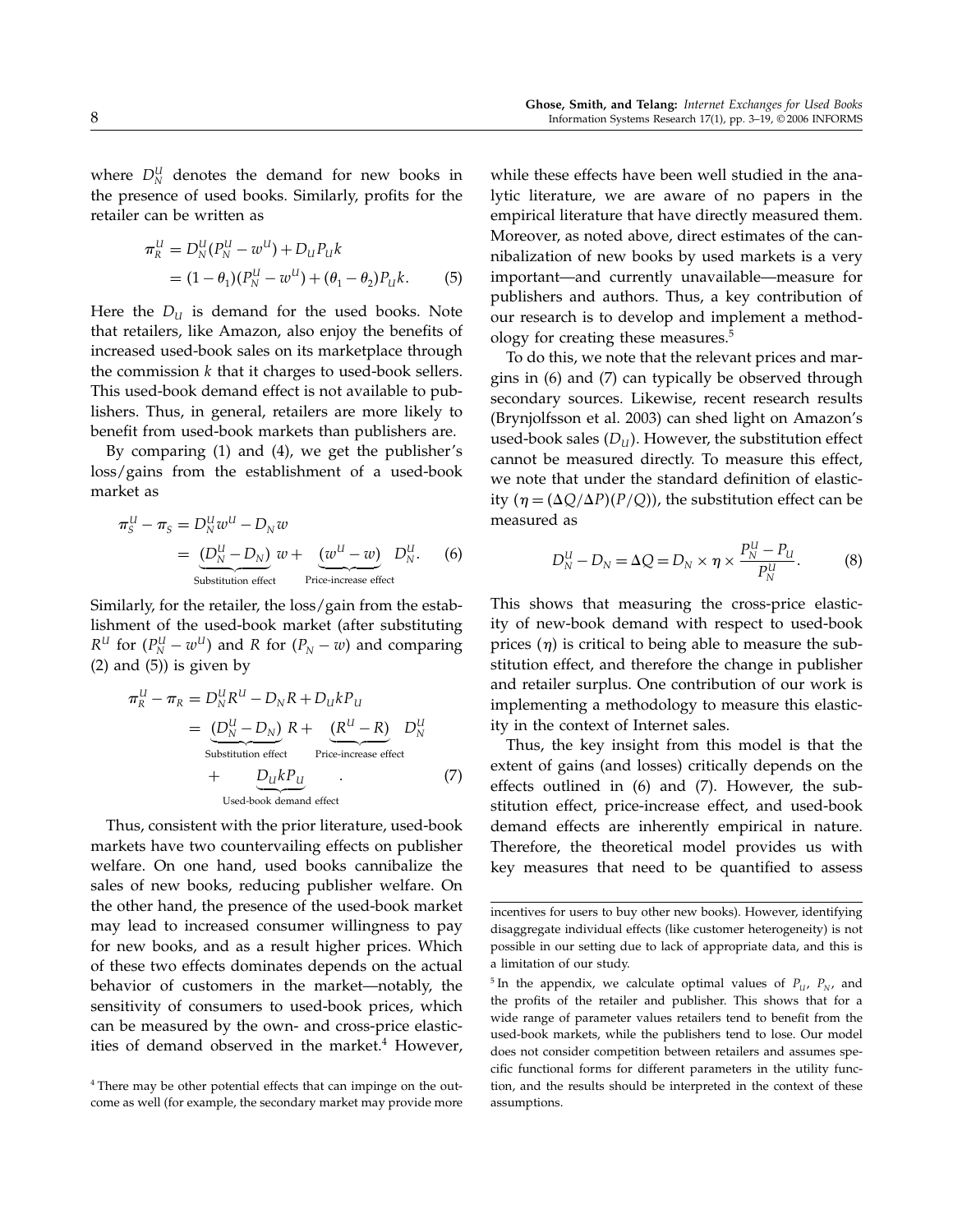the benefits of used-book markets to different parties involved in these transactions. Hence, in our empirical analysis we estimate the extent of substitution effect (or cannibalization effect) and extent of used-book demand effect. With this information, we then quantify the gains (and losses) to publishers and retailers based on real-world data from an Internet used-book market.

# 4. Analysis of Brick-and-Mortar vs. Internet Used-BookMarkets

As noted above, there is nothing new about the sale of used books. Rather, what changes on the Internet is a radical increase in the variety of used books offered for sale, a radical decrease in the prices of these used books, and a radical decrease in the associated search costs for consumers to locate these used books. To illustrate the magnitude of these changes, in June 2004 we generated a list of 30 randomly selected books from the October 2002 Bowker's Books in Print listings, and 30 randomly selected books from the 2002 New York Times bestseller lists. These lists are useful because they are old enough to include books that would generally be available in physical bookstores, and they contain a mix of popular and less popular titles.

We searched for these books at Amazon.com and found that at least one used copy was available for each of the 60 books we sampled—even though 13 of the books were out of print and did not have new copies available from Amazon itself. Moreover, there was an average of 22.6 competing used-book offers for each random book, and an average of 241.3 competing offers for each former New York Times bestsellers. These multiple offers create competition among sellers to lower their prices. As a result, the random books have an average 40.1% discount off the new-book list price and the former bestsellers have an average 84.5% discount off list price. As a point of comparison, Amazon's new books had an average 9.1% and 30% discount off list price for these random and former bestselling titles.

To understand how the used-title selection at Amazon would compare to the selection of a typical brick-and-mortar used-book store, we searched the catalogs of four brick-and-mortar used-book stores in

the Pittsburgh area advertising themselves as having a "general selection." Three of the four stores did not carry any of the 60 books on our list. The fourth, Eljay's Used Books, carried none of the random books and only six of the former bestsellers. Moreover, Amazon's used price was an average of 75% (\$8.16) lower than the price at Eljay's for these six books.

As another point of comparison, we used ABEbooks.com to search for the used-book store in the United States with the widest selection of titles in our sample. ABEbooks catalogs the inventory of 7,680 used-book sellers in the United States.<sup>6</sup> According to ABEbooks' listings, Powell's Books of Portland, Oregon, had the best selection of any of these 7,680 booksellers for the books in our sample—but still only carried 11 of the 30 random titles and 29 of the 30 former bestsellers. Moreover, the used price at Amazon averaged 38% (\$4.93) lower than the Powell's price on the random books and 67% (\$7.03) lower than the Powell's price on the former bestsellers.

Thus, a used-book shopper at Amazon.com would have lower search costs to locate a book, significantly larger selection (both in terms of availability and the number of competing offers), and dramatically lower prices than they are likely to find at their local used-book store (even if they are fortunate enough to live close to Powell's Books in Portland). Moreover, because new and used books are listed side by side in many Internet markets, new-book shoppers can more easily become aware of used-book offerings than they could in a typical brick-and-mortar bookstore, and might be tempted by the wide selection and low prices to buy a used book instead of a new book. Together, these factors may be what is driving the penetration of used-book sales through the Internet channel: used-book sales are growing at a rate of 30% per year (Wyatt 2005) and accounted for 54.4% of all used-book sales in 2003 (Siegel and Siegel 2004) and 67% of all used-book sales in 2004 (Wyatt 2005). As a point of comparison, new-book sales on the Internet accounted for only 12.7% of total book sales in 2003 (Rappaport 2004).

<sup>6</sup> As a point of comparison, Siegel and Siegel (2004) estimate that there are between 8,000 to 10,000 used-book sellers in the United States.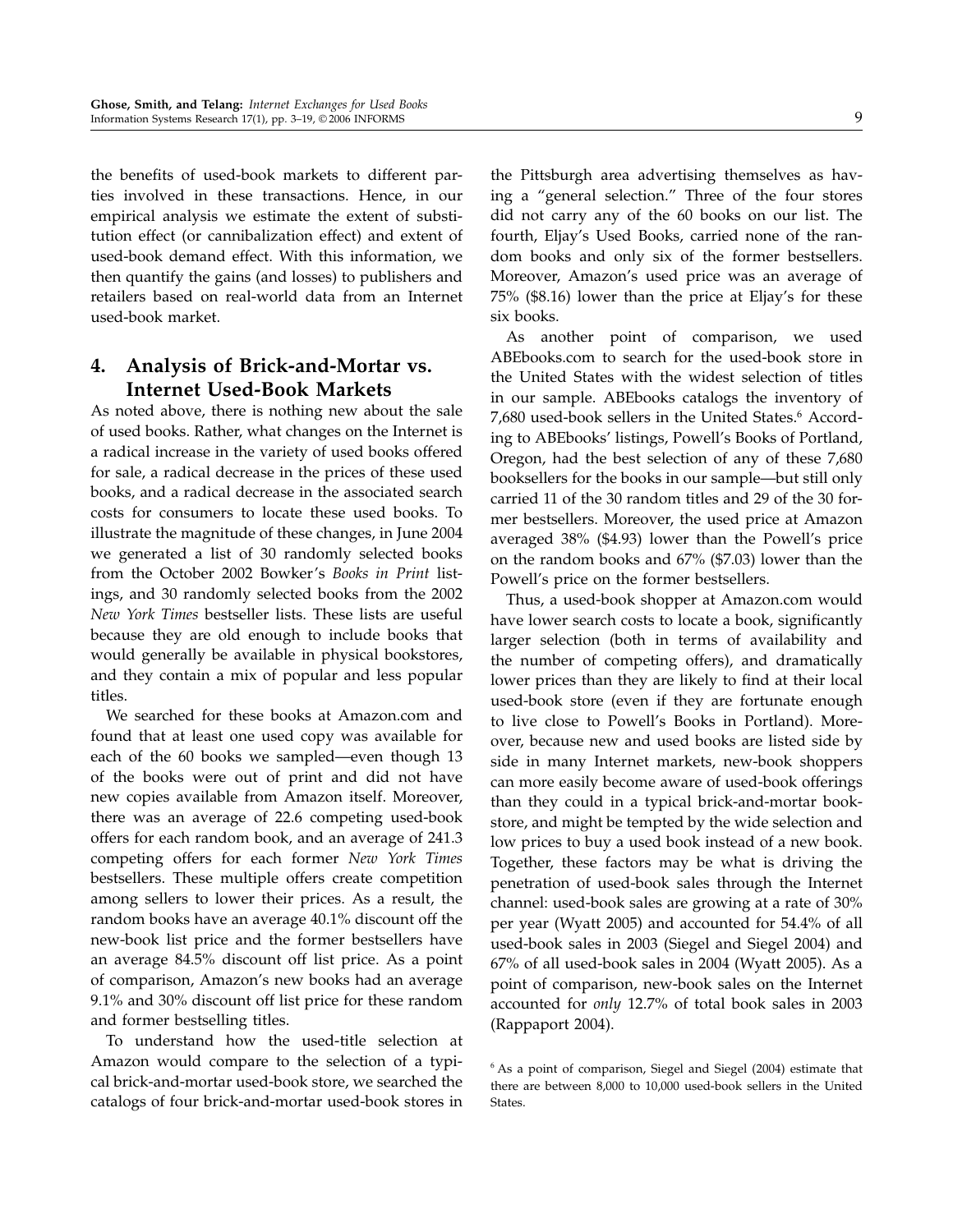Our data are compiled from publicly available information on new- and used-book prices and sales ranks at Amazon.com. The data are gathered using automated Perl scripts to access and parse HTML pages downloaded from the retailer. The data were collected in two separate samples. The first was collected over a 180-day period from September 2002 to March 2003 and includes 273 individual book titles. This panel of books includes an equal number of books from each of five major categories—New York Times best sellers, former New York Times bestsellers, Amazon Computer bestsellers, best-selling textbooks, and new and upcoming books. New York Times bestsellers were selected at random from the current New York Times list at the beginning of the sample and were replaced as they were removed from the list. Former bestsellers were selected at random from the full list of books appearing in New York Times bestseller listings in the year 1999. Computer bestsellers and new and upcoming books were selected at random from the respective list at Amazon.com. Finally, bestselling textbooks were selected from the facultyonline.com bestseller list.

In early 2004 Amazon.com added a new variable to their XML data feed to developers, allowing us to obtain accurate measures of their used-book sales (which we describe in more detail below). At this point, we created a similar sample of books, drawing 40 books from each of four categories: current bestsellers, former bestsellers, new and upcoming, and random. New and upcoming books were selected in the same way as the first sample. Current and former bestsellers were drawn from the current list of Amazon best-selling books and Amazon's top-selling books in 2002. Finally, random books were selected at random from all Amazon.com titles listed in the "browse" section (which we believe includes all titles offered for sale by Amazon). In this sample, we dropped 15 books (10 random titles and 5 former bestsellers) that were out of print and therefore did not have new Amazon prices. These data were collected over an 85-day period from April to July 2004. Our total data sample includes 41,994 observations of 393 titles.

For each sample, we collect data on the Amazon. com sales rank and new-book price, and the book prices charged by Amazon.com marketplace sellers. Our marketplace data include the price, condition, and seller rating for each used book listed for sale. Book condition is self-reported by the seller and can be either "like new," "very good," "good," or "acceptable." We also collect the seller rating for each used bookseller, which is a one to five-star measure of the reported experiences of prior buyers with each seller.

In addition to these variables, in the second sample we were able to use Amazon's XML data feed to collect the number of used books sold. We do this by using the unique product identifier for each product listed in the used-book market. This unique identifier was added to the XML feed sometime between March 2003 and April 2004, making it available only in the second half of our sample. Using this product identifier, we infer that a sale has occurred when an identifier that appeared in the previous collection period does not appear in the current collection period's XML listings. We collected this data once every two hours for books with a sales rank lower than 10,000, and every six hours for all other titles. In our empirical estimates below, for sessions where multiple sales are observed in-between two collection periods (11% of the sessions in our sample), we assume that the books were sold in order of price. This is consistent with the strong preference we observe in our data for low-priced books. To the extent that this assumption is incorrect, it will inflate our estimates of the own-price elasticity of used-book demand and mean that our consumer surplus estimates represent a lower bound on the true consumer surplus gain.

Finally, for the second sample, we collect the number of lifetime ratings for each seller at the start of our data collection.<sup>7</sup> From the number of lifetime ratings, we generate two additional variables: a dummy variable identifying when a particular seller has zero lifetime ratings, and a dummy variable for the top 10 sellers in our sample on the basis of the most lifetime ratings. $8$  Table 1 lists summary statistics for our

<sup>7</sup> This variable was constructed on April 13, 2005, one year after the start of the collection of the second sample, by subtracting the number of seller ratings over the most recent 365 days from their lifetime number of seller ratings.

<sup>8</sup> These were exclusively large, professional used-book sellers. Powells.com and ABEbooks.com were the top two booksellers in our list in terms of the most lifetime ratings.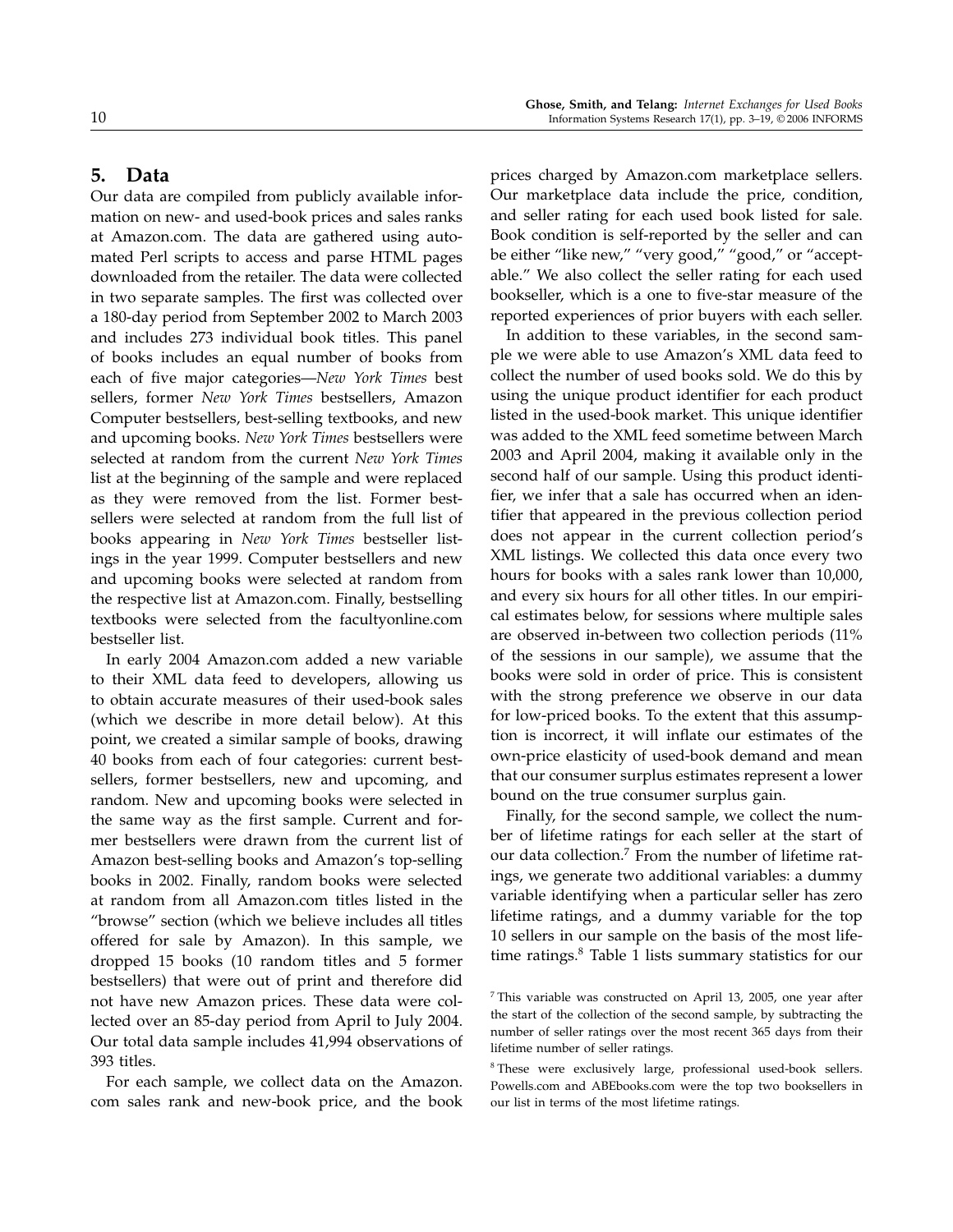| Variable                            | Obs.   | Mean   | St. dev. | Min  | Max       |
|-------------------------------------|--------|--------|----------|------|-----------|
|                                     |        |        |          |      |           |
| Amazon rank                         | 41,994 | 74.169 | 238,283  | 1    | 2,556,356 |
| List price                          | 41,994 | 30.60  | 30.05    | 5.99 | 299.99    |
| Amazon price                        | 41.994 | 24.04  | 26.47    | 1.95 | 209.99    |
| Best "like new"<br>used price       | 41.492 | 15.16  | 21.32    | 0.01 | 194.25    |
| Best "very good"<br>used price      | 33,517 | 11.26  | 18.41    | 0.01 | 207.60    |
| Best "good"<br>used price           | 31,939 | 11.24  | 16.42    | 0.01 | 200.00    |
| Best "acceptable"<br>used price     | 20,368 | 7.86   | 15.70    | 0.01 | 222.35    |
| Best used price<br>(all conditions) | 41,994 | 13.14  | 19.16    | 0.01 | 151.95    |
| Seller rating                       | 41,994 | 3.97   | 1.65     | 1    | 5         |
| Count of used books                 | 41.994 | 81.15  | 131.78   | 1    | 753       |
| Days since release                  | 41,994 | 717.87 | 1.336.94 | 1    | 21,235    |

Table 1 Summary Statistics

data. All prices represent the lowest price for each ISBN.

## 6. Results

## 6.1. Sales Rank to Quantity Calibration

Until recently, it was difficult to calculate the price elasticity for products sold on the Internet because, while the price of individual items could be readily observed, the quantity sold was generally unobservable. Two recent papers address this problem, providing a way to map the observable Amazon.com sales rank to the corresponding number of books sold. In both cases, the authors find a stable relationship between the ordinal sales rank of a book and the cardinal number of sales, using roughly the following Pareto relationship:

$$
Quantity = \delta \cdot Rank^{\beta}. \tag{9}
$$

Chevalier and Goolsbee (2003) calibrate this relationship using a creative and easily executed experiment where the authors obtain a book with a known number of weekly sales, purchase several copies of the book in rapid succession from Amazon.com, and track the Amazon sales rank before and shortly after their purchase. Using these two points, they estimate  $\beta = -0.855$ .<sup>9</sup> They also estimated this parameter from similar sales-rank experiments conducted by Weingarten (2001) and Poynter (2000) as  $-0.952$  and −0834, respectively.

Brynjolfsson et al. (2003) calibrate this relationship using data from a publisher mapping the Amazon sales rank to the number of copies the publisher sold to Amazon in the summer of 2001. The data include weekly sales and rank observations for 321 books with sales ranks ranging from 238 to 961,367. Using these data, they estimate  $\beta = -0.871$ .

For the purposes of this paper, we will use the Brynjolfsson et al. (2003) estimate because it is based on 861 data points as opposed to two data points in the experiments; however, our results are not particularly sensitive to this choice versus one of the other estimated parameter values.

Note that the  $\beta$  parameter will be stable over time as long as customers' relative tastes for popular and obscure books do not change. Increases in sales over time (holding tastes constant) will only shift the  $\delta$  parameter, a scaling parameter that does not impact our elasticity calculations. Also note that any shifts in customer preferences for new books that resulted from the introduction of used-book marketplaces would be incorporated into our parameter estimate, as the sales-rank data used by both Chevalier and Goolsbee (2003) and Brynjolfsson et al. (2003) were gathered well after the December 2000 introduction of Amazon's used marketplace.

We also empirically confirmed that during the time of our study Amazon's sales rank was calculated based only on new-book sales, as opposed to new and marketplace sales.<sup>10</sup> To do this, we located a book with a high sales rank and observed the rank of this title over the course of several weeks. During our observation period, the sales rank of the book varied between 596,625 and 606,439, and based on the movement of the rank, the book appeared to have one sale every two weeks. Having established the initial rank of the book, we then listed five used books for this title in Amazon's used-book marketplace and purchased them on Monday, October 23, 2002, using five different Amazon.com buyer accounts. The sales rank before we made the purchase was 599,352 and it

<sup>&</sup>lt;sup>9</sup> Note that the  $\theta$  reported by Chevalier and Goolsbee corresponds to  $-1/\beta$ .

<sup>10</sup> On or about October 14, 2004, Amazon changed the way it calculates sales rank, and now appears to include both new and marketplace (e.g., used) sales in the sales-rank calculation.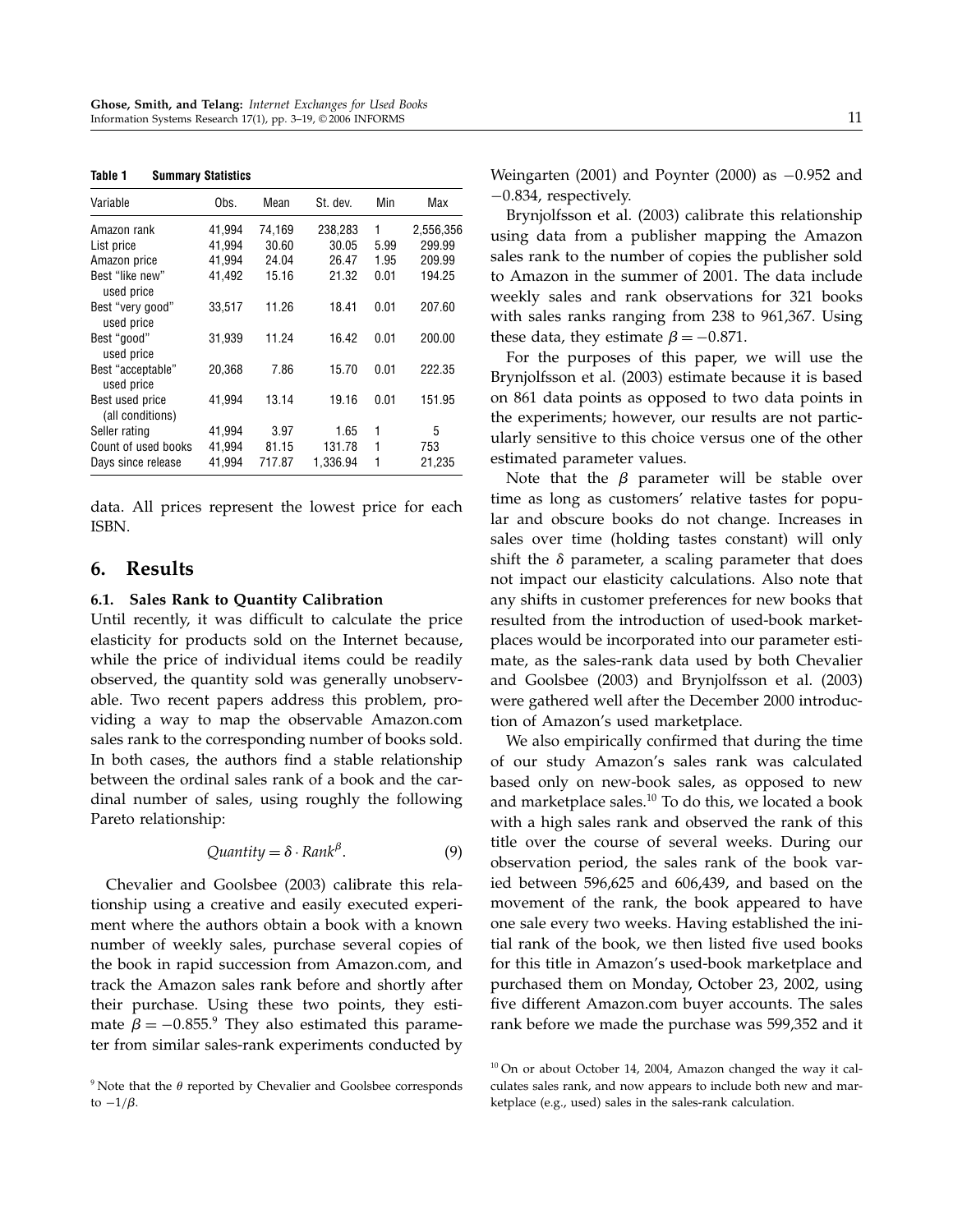remained stable until October 30, when it increased to 601,457. On October 30, we purchased five copies of the new book using the same Amazon accounts, and the next morning the sales rank was 4,647. We infer from this that marketplace sales were not included in Amazon's sales-rank figures during our study period. (Note that, assuming this book had one sale every two weeks at a rank of 599,352, our estimated  $\beta$  parameter for this experiment would be  $-0.877$ .)

## 6.2. Estimation

We run two regressions to analyze the structure of Amazon's new- and used-book marketplaces. First, we analyze the impact of new and used prices on new-book sales by estimating models of the form

$$
Log(Rank_{bt}) = c + \Gamma \cdot Log(AmaxonPrice_{bt})
$$
  
+  $\Psi \cdot Log(UsedPrice_{bt}) + \Omega'X + \varepsilon_{bt}$ , (10)

where  $b$  and  $t$  index book and date. The dependant variable is the log of rank. The independent variables are Amazon price (AmazonPrice), the lowestpriced used book in the market (Used-Price), and a vector of other control variables  $(X)$ . Our control variables include the log of the time since the book was released, the condition of the lowest-priced used book, the seller rating for the lowest-priced used book, and the log of the number of used books offered for sale for a particular book.  $\Gamma$ ,  $\Psi$ , and  $\Omega'$  are the parameter vectors to be estimated.

Note that because of the structure of this industry, quantity and price are not jointly determined, and thus we do not face the endogeneity concerns that would normally arise in demand regressions. With regard to Amazon's own price, because books are produced in large printings prior to going to market, the quantity of new books Amazon can sell is predetermined (and usually virtually infinite) at the time Amazon sets their price. Likewise, used price is not a function of current-period sales at Amazon, as used copies typically would take some time before they enter the used-book market.<sup>11</sup> This follows the

standard approach taken in the literature for demand estimation of Internet book sales (see, for example, Chevalier and Goolsbee 2003).

For the second regression, we use the fact that we observe each of the marketplace offers shown to Amazon's used-book customers along with the offer each customer chose to purchase. Because of this, we can use the multinomial logit model (Ben-Akiva and Lerman 1985, Guadagni and Little 1983) to determine the sensitivity of customers to the parameters of the offered products. Specifically, under the multinomial logit model we assume that used-book customers maximize an indirect utility function of the form

$$
u_{ij} = z_j \theta + \varepsilon_{ij}, \qquad (11)
$$

where  $u_{ij}$  represents the utility of user *i* for offer *j*, which is a linear combination of the observed product characteristics (*z*) and their associated parameters  $(\theta)$ , and a mean zero random disturbance  $(\varepsilon_{ij})$ . Under the assumption that  $\varepsilon_{ij}$  follows a Type-I extreme value distribution, if consumers select the offer that maximizes their utility, then the conditional probability that offer  $j$  will be selected is given by a standard multinomial logit equation

$$
P_j = \frac{\exp(z_j \theta)}{\sum_{r=1}^j \exp(z_r \theta)}.
$$
 (12)

Table 2 presents regression results of the impact of new and used price on sales rank (Equation (10)). To estimate this model, we use OLS with book-level fixed effects.12 Models 1–4 in Table 2 progressively add control variables to check the stability of our parameters of interest. Note that the parameters of interest (Amazon and used prices) have the expected signs (recall that an increase in sales rank implies a decrease in sales), are precisely estimated, and the parameter estimates and associated standard errors are stable across specifications, suggesting that the estimates are robust and that multicollinearity is not a significant problem in the model.<sup>13</sup>

The other control variables suggest that, as expected, sales of new books decrease over time, and

 $11$  Note that book-level price changes for both new and used titles appear to be uncorrelated with potential shifts in demand over time. Also note that for each title in our sample, we include the number of used books for sale in a given time period to control for the supply of used books across time and within books.

<sup>&</sup>lt;sup>12</sup> The use of book-level fixed effects is equivalent to a firstdifferences approach.

<sup>&</sup>lt;sup>13</sup> We selected the minimum used price across all conditions because this is the only used price shown on Amazon's newbook pages (see Figure 2). We are unable to include separate price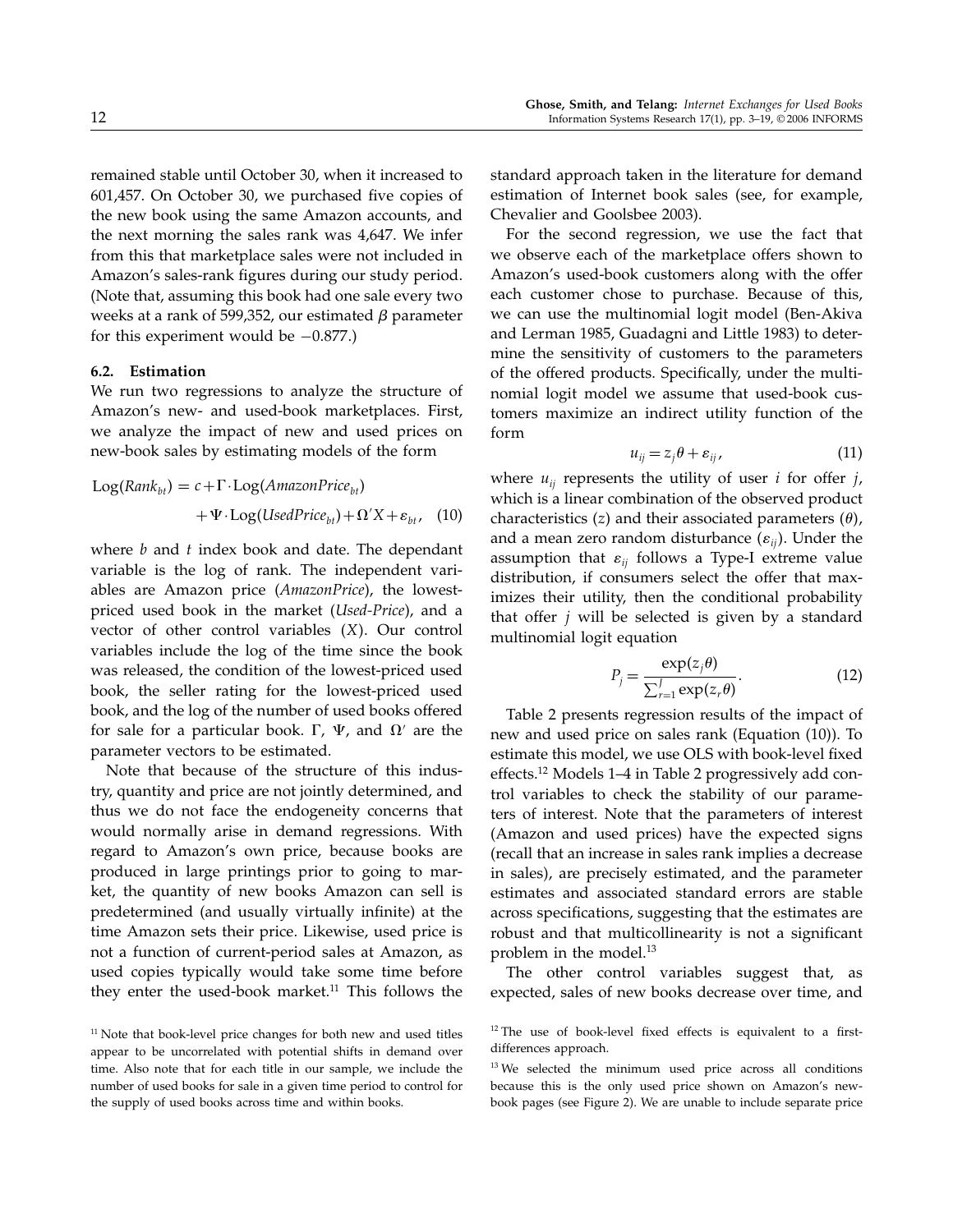| Indep. vars.                | 1          | $\overline{2}$ | 3          | 4          |
|-----------------------------|------------|----------------|------------|------------|
| Constant                    | $-2.059**$ | $-2.067**$     | $-2.078**$ | $-2.161**$ |
|                             | (0.161)    | (0.161)        | (0.161)    | (0.162)    |
| Ln(Amazon price)            | $1.347**$  | $1.347**$      | $1.347**$  | $1.345**$  |
|                             | (0.048)    | (0.048)        | (0.048)    | (0.048)    |
| Ln(min. used price)         | $-0.105**$ | $-0.105**$     | $-0.105**$ | $-0.102**$ |
|                             | (0.010)    | (0.010)        | (0.010)    | (0.010)    |
| Ln(days since release)      | $1.142**$  | $1.140**$      | $1.140**$  | $1.120**$  |
|                             | (0.015)    | (0.015)        | (0.015)    | (0.015)    |
| <b>Condition rating</b>     |            | $0.009*$       | 0.008      | 0.008      |
|                             |            | (0.004)        | (0.004)    | (0.004)    |
| Seller rating               |            |                | 0.003      | 0.003      |
|                             |            |                | (0.003)    | (0.003)    |
| Ln(number of used for sale) |            |                |            | $0.057**$  |
|                             |            |                |            | (0.011)    |
| No. of observations         | 41,994     | 41,994         | 41,994     | 41,994     |
| Pseudo $R^2$                | 0.229      | 0.229          | 0.229      | 0.228      |

Table 2 Results for New-Book Market

Notes. The dependent variable is Ln(sales rank). Standard errors are listed in parenthesis; \*\* and \* denote significance at 0.01 and 0.05, respectively. All models use book-level fixed effects.

older books and books with more used copies for sale have higher rank. It might be initially surprising that both seller rating and condition are insignificant in our regressions. However, it is important to realize that this does not necessarily mean that condition and/or rating are unimportant to used-book purchasers, but rather that the condition and rating of the lowest-priced book are not what is driving the cannibalization of new-book sales.

However, while condition and seller rating do not appear to be driving the cannibalization of newbook sales, they do have a strong impact on the choices of used-book customers. This can be seen in Table 3, which provides estimates of the taste parameters ( $\theta$  in Equation (11)) for Amazon.com's used-book customers. These parameters are precisely estimated and relatively stable across specifications. The signs of the parameters suggest that, as expected, higherpriced used books are less likely to be purchased, and books in "very good" condition are preferred to

Table 3 Multinomial Choice Results for Used-Book Market

| Indep. vars.                       | 1                      | 2                     | 3                     | 4                     | 6                     |
|------------------------------------|------------------------|-----------------------|-----------------------|-----------------------|-----------------------|
| Used price                         | $-0.055***$<br>(0.001) | $-0.054**$<br>(0.001) | $-0.054**$<br>(0.001) | $-0.055**$<br>(0.001) | $-0.055**$<br>(0.001) |
| "Very good"<br>condition $(0/1)$   |                        | $0.210**$<br>(0.011)  | $0.191**$<br>(0.011)  | $0.184**$<br>(0.011)  | $0.184**$<br>(0.011)  |
| "Good" condition (0/1)             |                        | $0.186**$<br>(0.015)  | $0.163**$<br>(0.015)  | $0.147**$<br>(0.015)  | $0.148**$<br>(0.015)  |
| "Acceptable"<br>condition $(0/1)$  |                        | $0.095**$<br>(0.027)  | $0.068*$<br>(0.027)   | 0.053<br>(0.027)      | 0.051<br>(0.027)      |
| Rating (1–5 stars)                 |                        |                       | $0.032**$<br>(0.003)  | $0.013**$<br>(0.003)  | $0.011**$<br>(0.004)  |
| $Ln(lifetime ratings + 1)$         |                        |                       |                       | $0.014**$<br>(0.002)  | $0.008**$<br>(0.002)  |
| Top 10 selling<br>merchant $(0/1)$ |                        |                       |                       |                       | $0.042*$<br>(0.017)   |
| No seller ratings $(0/1)$          |                        |                       |                       |                       | $-0.058*$<br>(0.023)  |

Notes. The dependent variable is whether a used book is sold. Standard errors are listed in parenthesis; \*\* and \* denote significance at 0.01 and 0.05, respectively. We observe 9.8 million offers across 56,091 choice sets.

"good" condition books, which are in turn preferred to "acceptable" books. It is surprising that each of these conditions is preferred to "like new" condition books, the referenced category. This could be driven by the fact that used-book customers are very sensitive to price and "like new" condition books carry much higher prices than the other used-book categories. Finally, we see from Table 3 that seller characteristics matter for customer choice. Sellers with higher ratings and more lifetime ratings are preferred to other sellers, sellers with at least one rating are strongly preferred to sellers with no ratings, and the top 10 sellers in our sample (who are exclusively large professional book sellers) are preferred to other sellers.

We can use the results of these two regressions to calculate the relevant own- and cross-price elasticities in the new and used markets. With respect to the new market, one can easily show from (9) and (10) that own- and cross-price elasticity are given by  $\beta \Gamma$ and  $\beta \Psi$ , respectively. Thus, using  $\beta = -0.871$ , we see that Amazon's own-price elasticity is approximately −117, while the cross-price elasticity of new-book sales to used-books prices is approximately  $0.088$ .<sup>14</sup>

coefficients for each book condition because of collinearity among these variables. Including a price coefficient for the lowest-priced "like new" condition book—arguably the closest substitute to a new book—would result in a coefficient estimate of -0.069, lower than the −0102 we obtain for the minimum used price across all conditions. Using this coefficient instead of minimum price would reduce the loss faced by publishers in our welfare calculations.

<sup>&</sup>lt;sup>14</sup> Cross-price elasticities for the old and new samples are 0.089 and 0.079, respectively. Own-price elasticities for the old and new samples are  $-1.16$  and  $-1.40$ , respectively.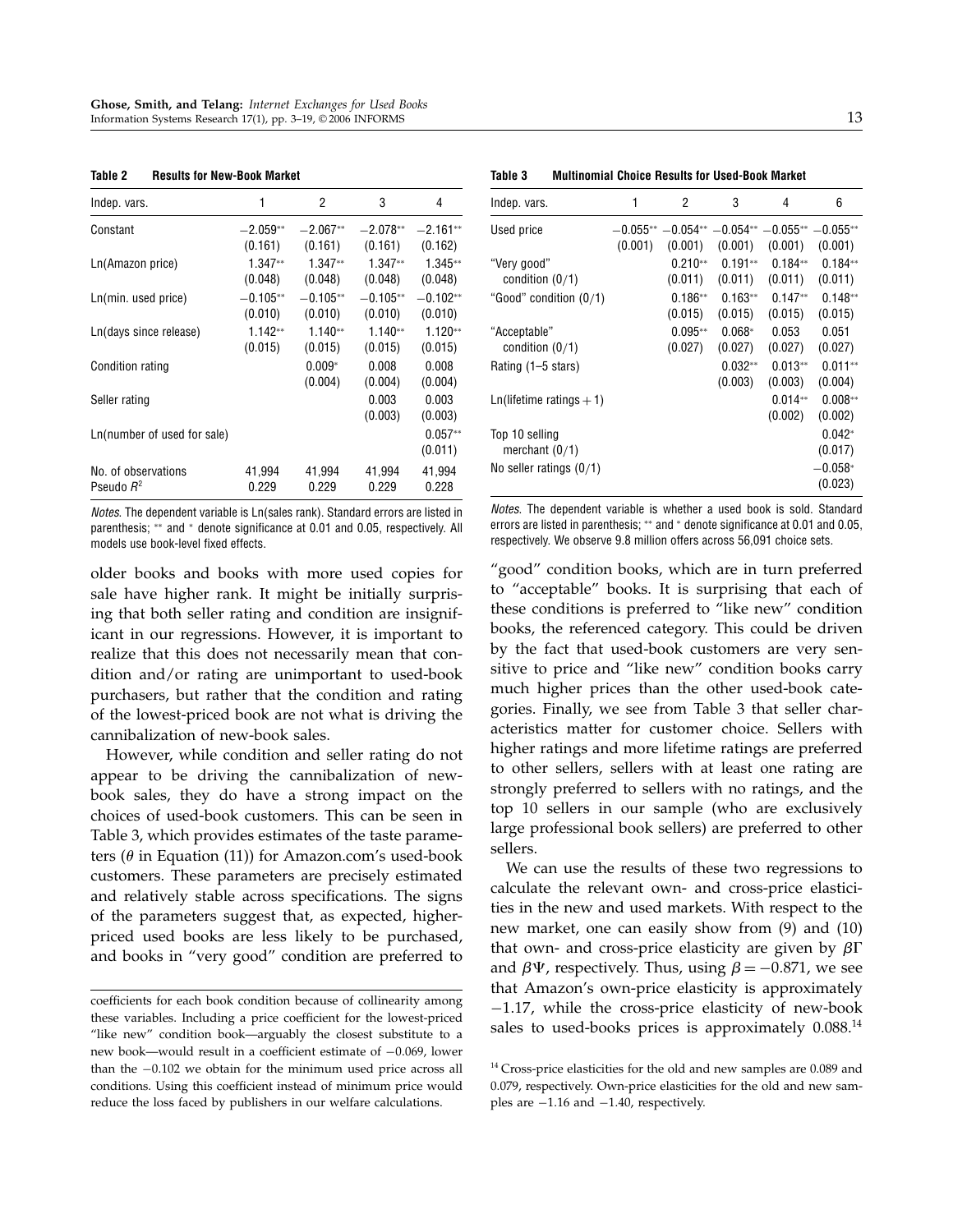Both results have the expected signs. Amazon's ownprice elasticity is close to  $-1$ , which is consistent with what one might expect from a firm with significant market power. The cross-price elasticity estimates are quite low, suggesting that used books are not a strong substitute for new books for most of Amazon's customers.

To calculate the own-price elasticity of used-book offers, we note that under the multinomial logit model, the own-price elasticity of demand for an individual offer is given by (Ben-Akiva and Lerman 1985, p. 111):

$$
\eta_{jk} = \alpha_k p_k (1 - P_j), \qquad (13)
$$

where  $\alpha_k$  is the estimated parameter of used price,  $p_k$  is used price itself, and  $P_i$  is the conditional choice probability defined in Equation (11). Using (13), we can calculate the average own-price elasticity imputed for offers in each session and take the average of this across sessions to obtain an own-price elasticity of  $-4.87.^{15}$ 

This elasticity, as expected, is high—suggesting that the used-book marketplace is competitive and small price changes have large impact on the probability of a book being sold. Similar, although generally larger, estimates for demand elasticities are also found by other researchers in the context of shopbots—settings where the layout of offers is very similar to Amazon's used-book marketplace.<sup>16</sup> The fact that our elasticity is slightly lower is likely due to the degree of differentiation in offerings across the studies: In our study both products (quality) and sellers (ratings) are differentiated, while prior studies of shopbot elasticity were conducted in the context of either undifferentiated products (Brynjolfsson et al. 2004) or both undifferentiated sellers and undifferentiated products (Ellison and Ellison 2004).

#### 6.3. Welfare Estimations

6.3.1. Publisher Welfare. As noted in §3, publishers are worse off in the presence of a usedbook marketplace if there is no increase in the price of new books after the introduction of the usedbook markets. Conversations with representatives of three major publishers revealed no changes in the wholesale prices of books following the introduction of Internet used-book marketplaces. Al Greco, the author of the Book Industry Study Group's annual Book Industry Trends and a professor at Fordham University, confirmed that in his research there have been "no significant changes in wholesale prices" in recent years as a result of the introduction of used-book markets on the Internet.<sup>17</sup> Because of this, we assume in our welfare calculations that publisher prices have not changed as a result of the introduction of Internet exchanges for used books.<sup>18</sup> Under this assumption, we can use our elasticity estimates and Equation (8) above to estimate the loss in publisher profit from the presence of Amazon's used-book market.

Brynjolfsson et al. (2003) calculate that after the introduction of the used marketplace Amazon sold approximately 99.4 million books per year. However, this represents sales after the introduction of the used-book marketplace  $(D_N^U)$ , not before  $(D_N)$ . Thus, we must rewrite (8) in terms of observed variables (specifically  $D_N^U$ ), which gives us

$$
\Delta Q = (D_N^U - D_N) = D_N^U \frac{\eta \cdot \Delta P \%}{(1 - \eta \cdot \Delta P \%)}
$$
  
where 
$$
\Delta P \% = \left(\frac{P_N^U - P_u}{P_N^U}\right).
$$
 (14)

From our calculations above, the cross-price elasticity of new-book sales to used-book prices  $(\eta)$  is approximately 0.088. Finally, used books in our sample are sold at an average discount of 50.6% off Amazon's new price ( $\Delta P\% = 0.506$ ). From these figures, Equation (14) shows that Amazon lost 4.63 million sales  $(\Delta Q)$  due to the presence of used-book markets.

<sup>&</sup>lt;sup>15</sup> Calculating elasticity at the session level as opposed to the offer level is common in the literature, and we believe it is appropriate in our case because it imputes less weight to sessions with a large number of offers. The offer-level elasticity in our data is −4.14. Using the offer-level elasticity instead of the session-level elasticity would increase both the resulting consumer surplus and total welfare in our results.

<sup>&</sup>lt;sup>16</sup> For example, Brynjolfsson et al. (2004) find elasticities of between −675 and −977 for a shopbot listing new books; Baye et al. (2005) find elasticity of approximately −6 in a market for PDAs listed at a shopbot, and Ellison and Ellison (2001) estimate the elasticity of −50 for DRAM memory modules.

<sup>&</sup>lt;sup>17</sup> Source. Al Greco, Fordham University, May 12, 2005, conversation.

<sup>&</sup>lt;sup>18</sup> This is a conservative assumption. If it is incorrect, we will overstate the publisher loss, and our resulting total welfare estimates will represent a lower bound on the true welfare gains.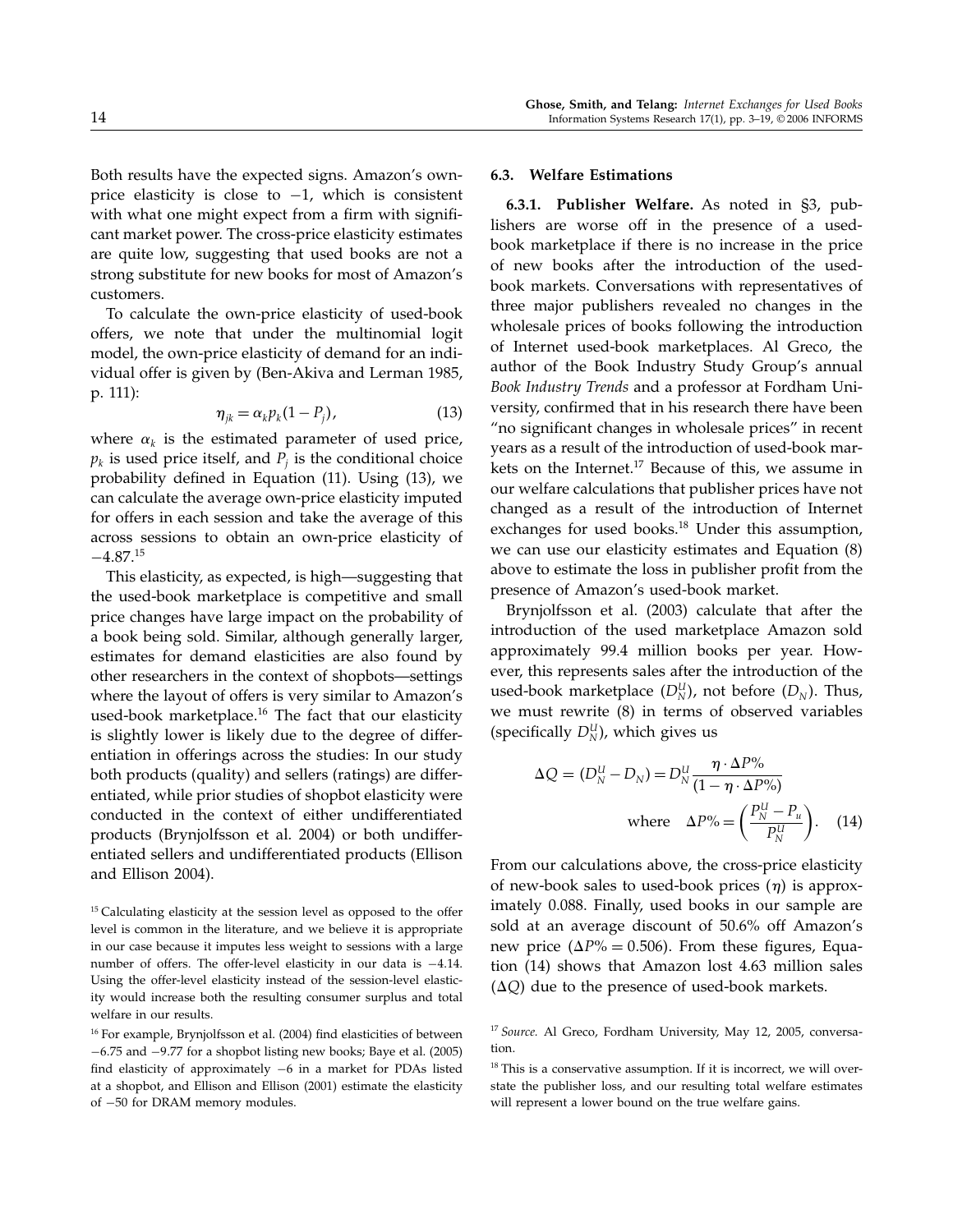We can use (6) to characterize the loss in publisher profit from this change in sales by noting that according to Brynjolfsson et al. (2003), the wholesale cost of adult trade books is between 43%–51% off the book's list price, and publisher gross margins on sales are typically 56%–64%. Then taking 60% as the typical margin, 47% as the typical discount off list price for wholesale prices, and noting that the average list price in our sample is \$30.60, we calculate that publisher lost gross profit from Amazon.com's used-book market is approximately \$45.05 million.<sup>19</sup>

6.3.2. Retailer Welfare. With regard to retailer welfare, Amazon.com incurs a loss from the decrease in the quantity of new books sold, which may be mitigated by an increase in revenue from used-book marketplace sales that otherwise would not have occurred at the new-book prices. Because we observe  $Q_n$ ,  $P_n$ , and the relevant cross-price elasticities, we can measure the net change in retailer welfare from these two effects. To do this, we first calculate Amazon's dollar contribution margins on new and used books. For new books, Wingfield (2003) places Amazon's gross margins on new-book sales at approximately 22% which, given Amazon's average price \$24.04 for new books, gives a dollar contribution margin of \$5.29.

For used books, Amazon also earns revenue of \$0.99 plus 15% of the sale price on their used-book sales.<sup>20</sup> In addition, Amazon charges buyers \$3.49 for shipping and reimburses sellers \$2.26 for their shipping costs, and thus earns \$1.23 on shipping per unit sold. Given that the average price of used books in our sample that are sold is  $$8.76<sup>21</sup>$  the dollar contribution margin on used-book sales is approximately

<sup>19</sup> \$45.05 million = 4.63 million \* \$30.60 \*  $(1 - 0.47) * 0.60$ .

 $21$  Note that the average used price that leads to a sale (\$8.76) is less than the average price of all used books listed in the marketplace (Table 1), as one would expect. Also note that Amazon never takes possession of the product, and thus revenue is approximately equal to gross profit.

\$3.04 (35%).<sup>22</sup> Thus, Amazon's losses on cannibalized new-book sales net their gains on the corresponding used-book sale work out to approximately  $(\$2.25 =$  $$5.29 - $3.04$  for each cannibalized new book, or a total of \$10.42 million for the 4.63 million cannibalized new-book sales.

However, as noted above, Amazon also gains incremental customers from the presence of their used marketplaces. Our results suggest that these incremental customers could be quite substantial. Milliot (2002) notes that across all product categories sold at Amazon.com, used products accounted for 23% of Amazon's sales. Moreover, used sales in the book category were one of the strongest of any product category, according to Jeffrey Bezos. Thus, 23% may be an underestimate of the actual proportion of used sales in the book category.

If Amazon sells 99.4 million new books annually (Brynjolfsson et al. 2003) and used-book sales made up 23% of total book sales (both new and used), then approximately 29.69 million used books are sold through Amazon's marketplace annually. Recalling that only 4.63 million of these sales cannibalized newbook sales, we estimate that Amazon sold approximately 25.06 million used-book copies that would not otherwise have been sold new on the site. Said another way, only 16% (4.63 million/29.69 million) of Amazon's used-book sales directly cannibalize newbook sales. The remaining 84% of used-book sales apparently would not have occurred at the new-book prices on Amazon's site. Using our figures above, these additional 25.06 million used-book sales add approximately \$76.18 million to Amazon's profitability (25.06 million ∗ \$3.04/used sale). Thus, on balance, the presence of Amazon's used-book market added \$65.76 million to the company's profitability. $2<sup>3</sup>$ 

<sup>20</sup> Amazon.com waives the \$0.99 fee for "Pro Merchant Subscribers." Pro Merchant Subscribers are charged \$19.99 per month for membership. While we have no way of knowing how many of Amazon's sales come from these Pro Merchant Subscribers, we assume it to be 50%. We believe this is a conservative assumption, and it also ignores any additional revenue gains to Amazon from Pro Merchant membership fees.

 $22 \$3.04 = \$8.76 * 0.15 + \$0.99 * 0.5 + \$1.23.$ 

<sup>&</sup>lt;sup>23</sup> It is important to note that this calculation of retailer surplus does not include surplus that may accrue to used-book sellers. While Amazon takes a commission of 15% of the sale price on products sold through their marketplace, the remaining 85% of the sale goes to the seller. Under the assumptions that 50% of marketplace sellers are "Pro Merchant Subscribers," and thus do not pay \$0.99 to Amazon per sale, and that Amazon's \$2.26 payment to sellers exactly covers their shipping costs, marketplace sellers make approximately \$206.4 million (29.69 million used books  $*(\$8.76 *$  $85\% - $0.99 * 50\%)$  on the sale of used books through Amazon's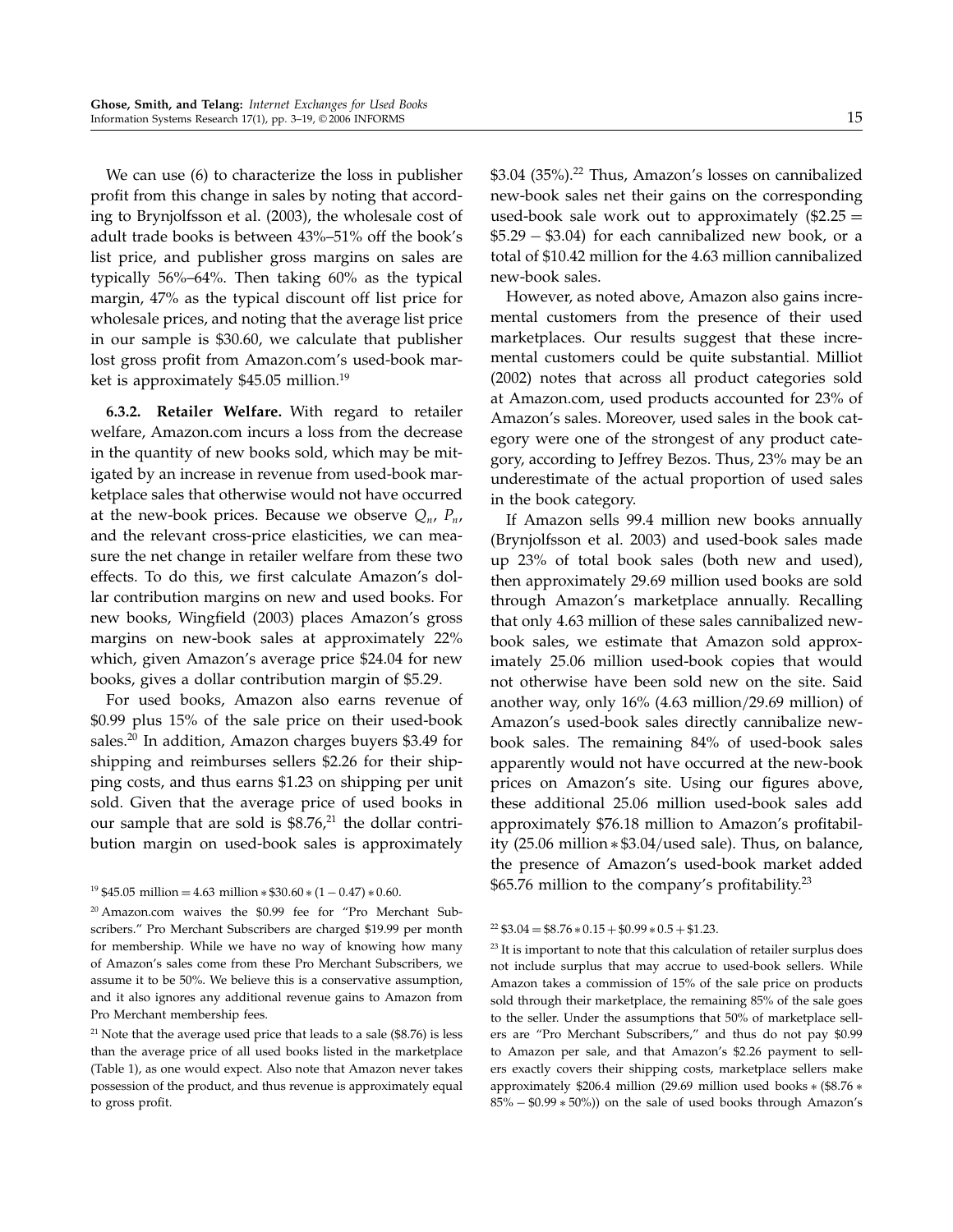6.3.3. Consumer Surplus. To calculate the consumer surplus gain from the introduction of Amazon's used-book markets, we apply the methodology of Hausman and Leonard (2002) with respect to the consumer surplus gain from the introduction of new goods. Prior research has shown that income elasticity can be ignored for consumer products that represent a small proportion of overall consumer expenditures (e.g., Brynjolfsson 1995 in the context of computer purchases, Hausman 1997a in the context of telecommunications services, and Brynjolfsson et al. 2003 in the context of Internet book sales). Ignoring

income elasticity, the consumer surplus gain from the introduction of the used-book market at Amazon.com should be given  $by<sup>24</sup>$ 

$$
CV = -\frac{p_u q_u}{(1 + \eta_u)},\tag{15}
$$

where  $p_u$  is the average price of used book sold,  $q_u$  is the number of used books sold, and  $\eta_u$  is the ownprice elasticity of used-book demand.

Given the used-book own-price elasticity of  $-4.87$ , the average sale price of used books (\$8.76), and the quantity of used books sold (29.69 million), we estimate that the consumer surplus gain from the introduction of Amazon.com's used-book market is \$67.21 million.

## 7. Discussion

While many papers in the IT, economics, and marketing literatures have analyzed the characteristics of new books sold in electronic markets (e.g., Brynjolfsson and Smith 2000, Clay et al. 2001, Pan et al. 2002, Baye et al. 2004), used books—and other used products—sold in IT-enabled exchanges may have an even larger impact on both electronic and physical markets.

IT-enabled markets for used products are able to aggregate supply and demand over a global marketplace, making it easier for buyers to find sellers and for sellers to find buyers. Because of this, these markets have significant advantages in terms of price, search costs, and selection over physical markets. As noted above, while Amazon's used-book marketplace features at least one used book for almost every book in print and many out-of-print books, a typical physical used-book store carries only between 5,000 to 30,000 unique titles. Likewise, prices of used books sold on the Internet are 38%–75% lower than comparable prices in physical stores.<sup>25</sup> Because of these advantages, the Internet makes up an estimated 67% of all used-book sales (Wyatt 2005), versus only 12.7% of new-book sales in the same channel (Rappaport 2004).

The question remains: How will these IT-enabled exchanges impact new-product sales and resulting social welfare? The increased viability of usedproduct sales in electronic markets may pose a significant threat for many categories of information goods—such as books, music, and movies—where there is relatively little degradation in the quality of the good over time, and where artists and publishers are only compensated for the initial sale of the product. In these product categories, the increased variety, low prices, and low search costs available in online used-product markets may attract customers who would have otherwise purchased a new copy of the product. If cannibalization of new-product sales were to become widespread, it could undermine the profitability of the publishing business and reduce authors' and artists' creative incentives. Because of this, the Association of American Publishers and the Authors' Guild have asked Amazon to create artificial search costs for new-book shoppers to locate used-book copies by separating the two markets on Amazon's site.

In this research, we analyze the impact of usedbook markets on new-book sales at Amazon.com. Using a unique data set, we find that the cross-price elasticity of new-book sales with respect to usedbook prices is rather low (0.088). This means that

site. This almost certainly overestimates the true marketplace seller surplus because many sellers would have a residual value of retaining the product. However, whatever the actual seller surplus might be, it likely represents another large source of social surplus from these transactions. We thank Paul Kattuman for making this observation.

<sup>&</sup>lt;sup>24</sup> Note that if income elasticity were positive for books, as seems likely, including income elasticity would increase our consumer surplus estimates.

<sup>&</sup>lt;sup>25</sup> As a point of comparison, Brynjolfsson and Smith (2000) find that new-book prices are only 15.5% lower online than in physical stores.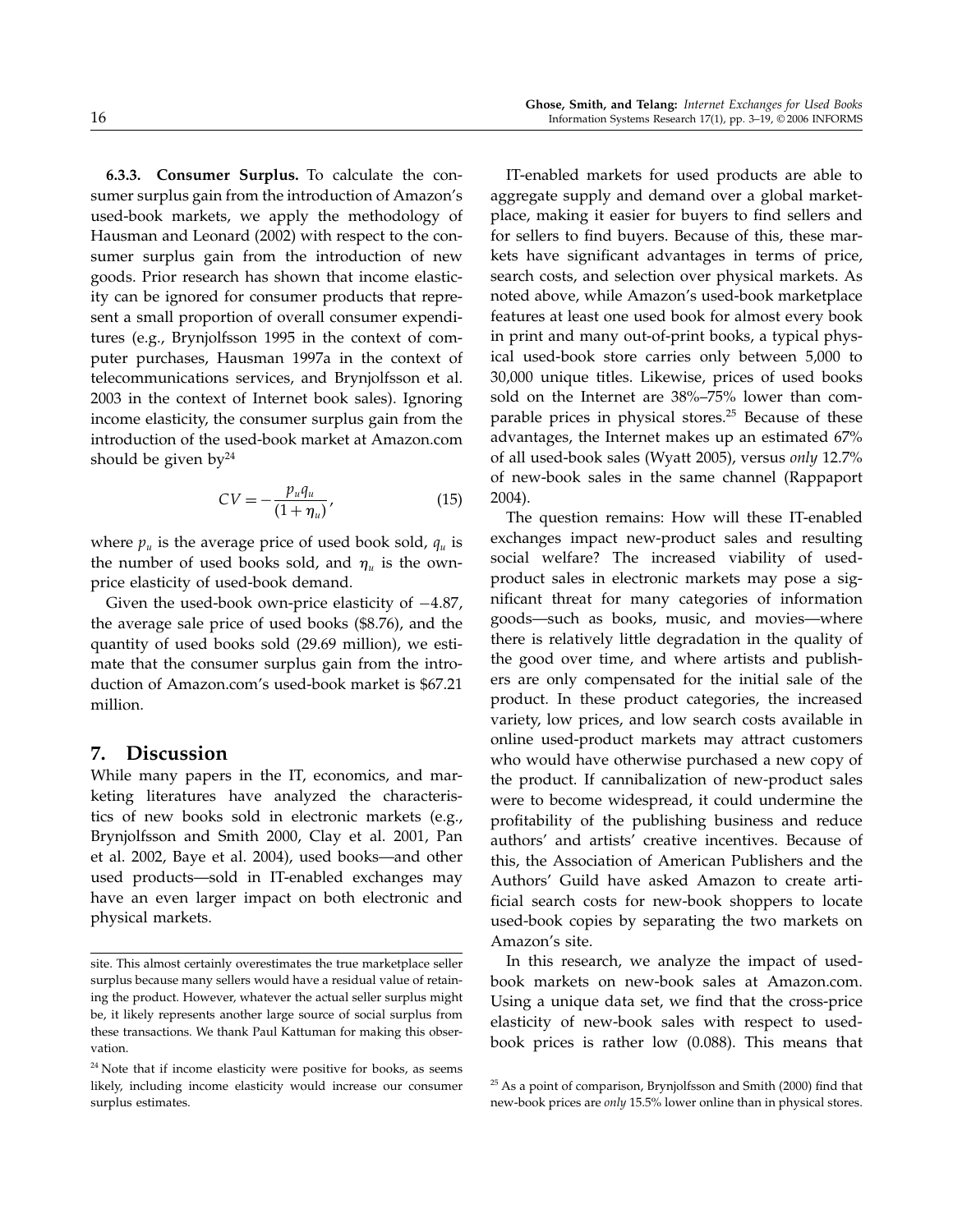only 16% of Amazon's used-book sales directly cannibalize new-book purchases; the remaining 84% of sales represent purchases that otherwise would not have occurred at new-book prices. Thus, while cannibalized sales result in an estimated \$45.05 million loss to publishers annually, the total welfare gain to society from this IT-enabled market is \$87.92 million annually after considering the \$65.76 million gain in Amazon.com's gross profits and the \$67.21 million gain in consumer surplus.

The implication of this finding for publishers is that, at least at present, used books do not appear to be a strong substitute for new-book purchases for most consumers. Further, any lost publisher revenue from these used markets must be viewed in the context of the many ways the Internet has helped to increase new-book sales: by lowering retail prices (while holding wholesale prices constant) (Brynjolfsson and Smith 2000), increasing product variety (Brynjolfsson et al. 2003), and providing a sales channel to customers who do not have local access to large bookstores (Brynjolfsson and Smith 2000). Finally, it is significant to note that the estimated \$45.05 million loss in annual gross profits represents only 0.3% of total publisher gross profits.

For authors, while the observed levels cannibalization will lead to somewhat lower royalty payments, authors may experience an additional, indirect gain through additional readership from the 84% of usedbook sales that otherwise would not have occurred. For example, authors may accrue some added income from these additional readers through speaking fees, licensing deals, or advances on future books. These new readers may also buy new versions of subsequent releases by the same author(s). Further, usedbook markets could spur new-book sales due to an increase in valuation from the possibility of resale (Ghose et al. 2005).

However, book publishers, and producers of other comparable information goods, should remain attentive to potential changes in customer sensitivity toward used products. In the book category, customer sensitivity to used books may change over time as customers gain comfort with the quality and reliability of products sold in used markets. Likewise, producers of products with a stronger digital component than books should analyze the impact of cannibalization by used products. We speculate that cannibalization may be particularly acute for digital products, such as CDs and DVDs. Higher cannibalization levels might arise on the demand side because digital content typically does not degrade from use, reducing the importance of quality differentiation. On the supply side, most digital content (including CDs and DVDs) can be easily copied (and thus effectively retained) before they are resold, potentially making them more likely to be introduced for resale by (unscrupulous) sellers. In this regard, we believe that another key contribution of our work is in providing an easily executed methodology for product sellers and academic researchers to analyze the impact of cannibalization in other product categories.

It is also important to note that while cannibalization can reduce revenue to publishers and content creators, information technology can also provide new tools for controlling or eliminating used-product markets. For example, licensing restrictions can prohibit the resale of some products purchased digitally (e.g., eBooks and music purchased through online music stores) and can create rental markets under more direct industry control (e.g., the older Divx and more recent Flexplay movie formats). Issues surrounding the viability and effectiveness of technology-enabled control over used-product markets would make an important area for future research.

Finally, there are several limitations of our study deserving mention. First, our data come from a single retailer. Future research could include data from other used-book sellers such as ABEbooks or Half.com. Second, our study focused only on used books. Future studies may wish to look at other similar product categories, such as CDs and DVDs. Finally, our study represents only a snapshot in the evolution of the online used-book marketplace. Consumer sensitivity may change over time as consumers gain more familiarity with used products sold through online markets.

#### Acknowledgments

The authors thank Al Greco, Paul Kattuman, Otto Koppius, Hank Lucas, Ivan Png, Susan Siegel, Hal Varian, Bruce Weber, Andy Whinston, and participants at the 2005 International Industrial Organization Conference, the 2004 International Conference on Information Systems, the 2004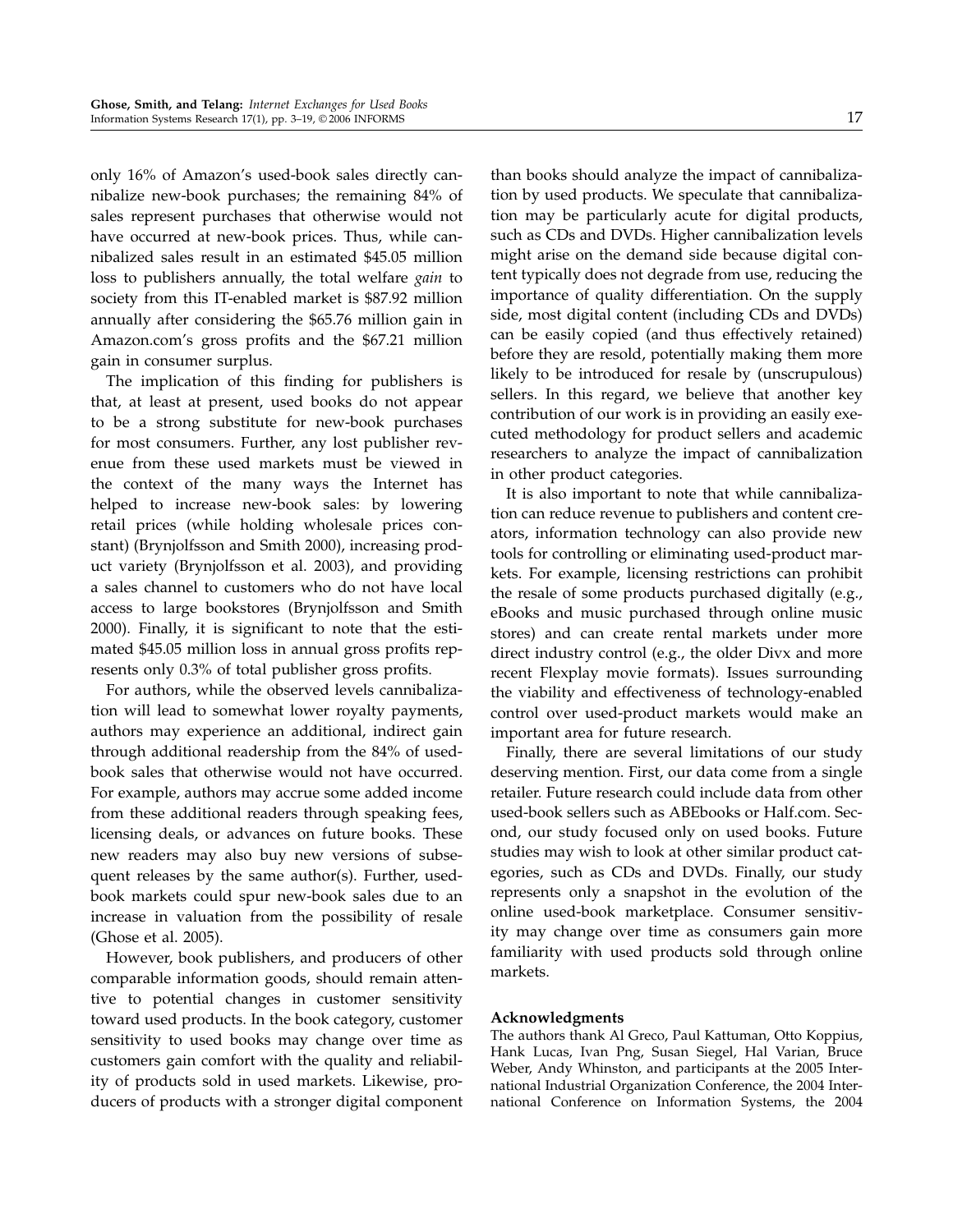INFORMS Annual Conference, the 2004 MISRC/CRITO Symposium on the Digital Divide, Michigan State University, Ohio State University's Fisher School of Business, the 2003 International Conference on Information Systems, Indiana University's Kelley School of Business, the University of California at Davis, the New York University's Stern School of Business, and the Tepper School of Business and H. John Heinz School of Public Policy and Management at Carnegie Mellon University for valuable comments on this research. The authors thank representatives of the Book Industry Study Group, MIT Press, Prentice Hall Publishing, and various other publishers for providing valuable information on the book industry. They also thank David Dewey, Samita Dhanasobhon, Steve Gee, Stoyan Arabadjiyski, Sumiko Hossain, Jae Hong Park, Nat Luengnaruemitchai, and Sriram Gollapalli for outstanding research assistance. Michael Smith acknowledges the generous financial support of the National Science Foundation through CAREER Award IIS-0448516.

#### Appendix

Recall the consumer utility functions in §3.2. By equating (i), (ii) and (ii), (iii), we derive the two indifference points  $\theta_1 =$  $(P_N - (1 + \alpha(1 - k))P_U)/(1 - q)$  and  $\theta_2 = P_U/q$ , which define the consumer market segments. By equating the demand of used goods  $(θ<sub>1</sub>−θ<sub>2</sub>)$  with the supply of used goods  $α(1−θ<sub>1</sub>)$ , we get the market-clearing used-good price,

$$
P_{U} = \frac{q(P_N^U(1+\alpha) - \alpha(1-q))}{1 - \alpha q(k(1+\alpha) - \alpha - 2)}
$$

.

The retailer's profit is then

$$
\pi_R = (1 - \theta_1)(P_N^U - w^U) + (\theta_1 - \theta_2)kP_U.
$$

Substituting  $P_U$  in the retailer's profit equation and optimizing with respect to  $P_N$ , we get the optimal new-good price,

$$
P_N = ((1 + w^U)(1 + \alpha q(\alpha - k))
$$
  
+  $\alpha q[3 + \alpha^2 q(1 - k) + 2w^U + \alpha(2q - k(2q + w^U - 1))])$   
·  $(2 + (6 + 4\alpha)q)^{-1}$ 

and the used-good price

$$
P_{U} = \frac{q((1+\alpha(1-k)+k)q + w^{U})}{1 + (1+2\alpha(1-k)+2k)q}.
$$

These expressions enable us to derive the relevant profits expressions for publisher and retailer as follows:

$$
\pi_S^U = (1 - \theta_1)w = \frac{1}{2} \frac{(1 + \alpha q - w^U)w^U}{(1 + \alpha q(2 + \alpha))}
$$

and

$$
\pi_R^{U} = \frac{1}{4} \frac{(1 + \alpha q - w^{U})^2}{(1 + \alpha q (2 + \alpha))}.
$$

The publisher can optimize its profit with respect to  $w^U$ and can set  $w^U = (1/2)(1+\alpha q)$ . Without the used-book market, the publisher makes a profit of  $\pi_s = (w(1 - w))/2$  and the retailer makes a profit of  $\pi_R = (1 - w)^2/4$ . Comparing these respective profits, it is easy to see that  $\pi_S^U - \pi_S < 0$  for all values of  $w^U$ ,  $\alpha$  and  $q$  and  $w$  is set at optimal  $w = 1/2$ . On the other hand,  $\pi_R^U - \pi_R > 0$  for all  $w^U < 1 + \alpha q$  $(1/2)\sqrt{1+\alpha(2+\alpha)}q$ . Thus, as long as the publisher does not increase its wholesale price, the retailer always benefits and the publisher always loses. Note that for simplicity we do not consider changes in retailer and wholesale prices across time. The various effects of the secondary market we have identified for publisher and retailer will still persist even if we solved for first period retail and wholesale prices separately.

#### References

- Anderson, S., V. Ginsburgh. 1994. Price discrimination by secondhand markets. Eur. Econom. Rev. 38 23-44.
- Bakos, J. Y. 1997. Reducing buyer search costs: Implications for electronic marketplaces. Management Sci. 43(12) 1613–1630.
- Bapna, R., W. Gank, G. Shmueli. 2005. Consumer surplus in online auctions. Working paper, University of Connecticut, Storrs, CT.
- Baye, M. R., J. Morgan, P. Scholten. 2004. Price dispersion in the small and in the large: Evidence from an Internet price comparison site. J. Indust. Econom. 52(4) 463–496.
- Ben-Akiva, M., S. Lerman. 1985. Discrete Choice Analysis: Theory and Application to Travel Demand. The MIT Press, Cambridge, MA.
- Benjamin, D., R. Kormendi. 1974. The interrelationship between the markets for used and new durable goods. J. Law Econom. 17 381–401.
- Bond, E., L. Samuelson. 1984. Durable good monopolies with rational expectations and replacement sales. RAND J. Econom. 15(3) 336–345.
- Book Industry Study Group. 2004. Book Industry Trends. New York.
- Brynjolfsson, E. 1995. The contribution of information technology to consumer welfare. Inform. Systems Res. 7(3) 281–300.
- Brynjolfsson, E., M. Smith. 2000. Frictionless commerce? A comparison of Internet and conventional retailers. Management Sci. 46 563–585.
- Brynjolfsson, E., Astrid A. Dick, Michael D. Smith. 2004. Search and product differentiation at an Internet shopbot. Working paper, Carnegie Mellon University, Pittsburgh, PA.
- Brynjolfsson, E., Y. Hu, M. Smith. 2003. Consumer surplus in the digital economy: Estimating the value of increased product variety. Management Sci. 49(11) 1580-1596.
- Bulow, J. 1982. Durable-goods monopolist. J. Political Econom. 90(2) 314–322.
- Chevalier, J., A. Goolsbee. 2003. Measuring prices and price competition online: Amazon and Barnes and Noble. Quant. Marketing Econom. 1(2) 203–222.
- Chevalier, J., A. Goolsbee. 2005. Are durable goods consumers forward looking? Evidence from college textbooks. Working paper, Yale School of Management, New Haven, CT.
- Clay, K., R. Krishnan, E. Wolff. 2001. Price strategies on the Web: Evidence from the online book industry. J. Indust. Econom. 49(4) 521–540.